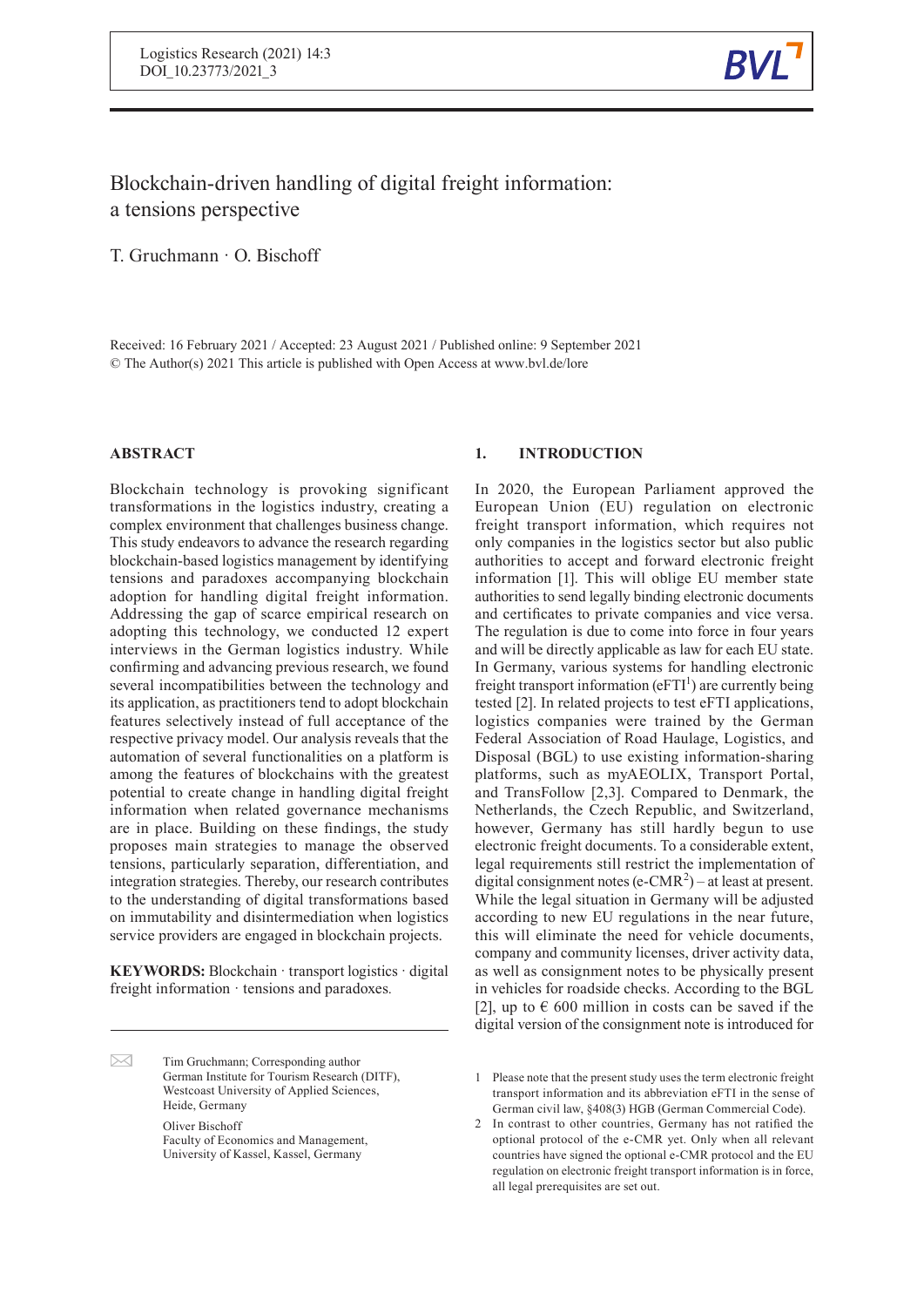freight transportation. Given this economic potential, the present study aims at a structured analysis of the opportunities and limitations in using electronic freight documents beyond the legal framework.

Blockchain technology provides a novel opportunity for logistics service providers to exchange, manage, and save eFTI. Now that blockchain technology has been widely applied to many industries, including transport logistics, it has become a promising instrument for mitigating platform risks and solving platform-related supply chain issues [4,5]. The advantage of blockchains is that they can establish a reliable and secure system that ensures transparency and immutability of data, while smart contracting facilitated by blockchain systems enhances operational performance [6]. Blockchains can further help supply chains to improve end-to-end data transparency, reduce costs and risks, and enhance sustainable operations [7]. Furthermore, blockchains address the phenomenon of information silos through processes that integrate procurement, production, logistics, sales, and source tracking [6]. Hence, blockchain technology is promising for handling electronic freight documents across companies and governmental institutions. However, in recent studies, authors have explored challenges in blockchain applications in the logistics sector. For instance, Sternberg et al. [8] found increased IT handling complexity to be a perceived obstacle by users. They also identified organizational immaturity as a barrier to blockchain implementation. Acknowledging these contradicting poles of blockchain implementations in the logistics industry calls for additional research shedding light on related inconsistencies.

We respond to this call by scrutinizing the challenges of implementing blockchain technology for handling eFTI through the angle of a tensions and paradox perspective, which generally applies a win-win, trade-off, integrative, or paradoxical approach [9,10]. Tensions in this vein refer to contradictory demands that may exist between present and future temporal contexts or between competing elements [11]. Further, paradoxical tensions are defined as *"contradictory yet interrelated elements, that exist simultaneously and persist over time"* [11]. While paradoxical tensions are perceived as innately given and persistent, however, the center of paradox theory is that competing elements that underscore the paradox may foster innovation in a company, for example, by functioning together as a catalyst for development and change [12,13]. Facilitating a tensions and paradox perspective to study blockchain-driven handling of eFTI, the following research questions guided our research: *Which tensions and paradoxes exist for logistics service providers in applying blockchain technology to facilitate the implementation of electronic freight documents? How can they be managed?*

To answer the proposed research questions, the authors applied a qualitative and explorative approach to answer the research questions [14]. Since the

research mainly addresses logistics operations, 12 expert interviews were conducted with logistics service providers, software developers, consultants, a transport insurance company, and representatives of a logistics association. While most of the extant literature on blockchain adoption is conceptual [8], our empirical results contribute to theory-building and refinement as well as guide future research on technological transformations with disruptive innovations for this specific application. To deepen researchers' and practitioners' understanding of incompatible requirements in blockchain applications, one premise for this research is that tensions provide a more rigid and holistic lens to understand incompatibilities in detail. Hence, the empirically derived results were coupled with the theoretical lens of corporate tensions and paradoxes as well as related strategies to manage them.

As a result, the current research analyzed the tensions present between the decentralization of data and automation opportunities of blockchain applications as well as the perceived privacy concerns of the users, particularly the logistics service providers. The advancement of the privacy model, rather than focusing on technical aspects, is necessary to overcome specific transparency challenges and increase overall operational performance. Specifically, perceived challenges in sharing sensitive information must be addressed by separation and differentiation as well as integration strategies to manage tensions in digital transformations. In this regard, our paper adds to the discussion of alternative designs for disintermediated, peer-to-peer (P2P) platform models in logistics and supply chain management.

The present study is structured as follows. In Section 2, a review of the extant literature is provided that summarizes the essential blockchain applications in the logistics sector and adoption principles. Section 2 also includes some prominent use cases in transport logistics. Section 3 elaborates on the tensions and paradox perspective, which serves as an analysis scheme for the empirical data. Section 4 presents the applied research design, while Section 5 provides the empirical results of the qualitative content analysis approach, and Section 6 elaborates on existing tensions. Lastly, the empirical results are discussed in Section 7, while Section 8 concludes the findings while also showing the limitations of this study.

### **2. LITERATURE BACKGROUND**

#### **2.1. Blockchain applications in transportation logistics**

In recent years, academic interest in blockchain technology and its business applications has rapidly increased, leading to intensified research activities. However, empirical insight into the success and failure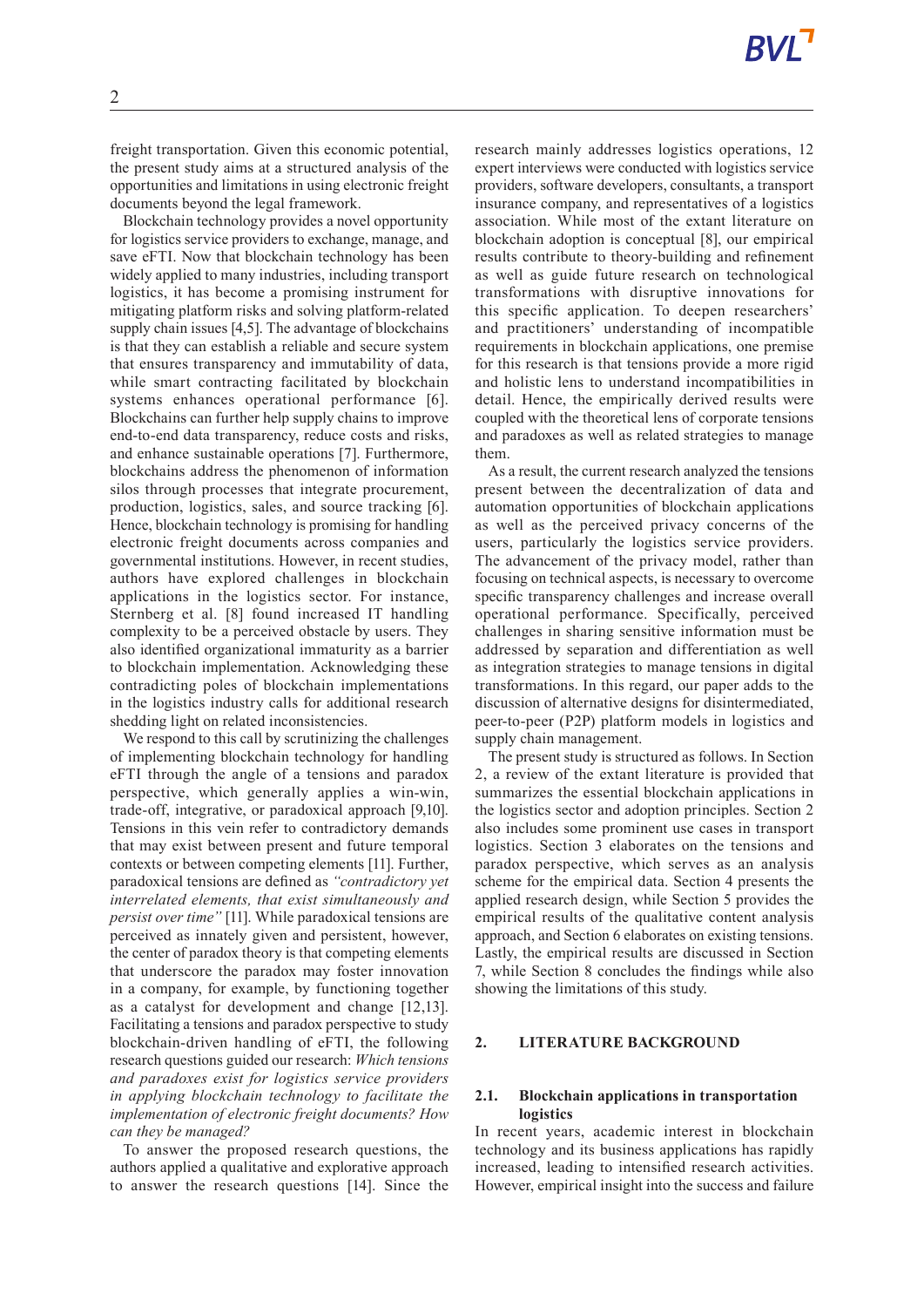of blockchain implementation projects is still limited [6], while supply chain innovations within blockchains and/or related technologies remain understudied in the literature [15]. As of today, small- and medium-sized logistics service providers hardly apply any blockchain technology in their businesses [16]. In contrast, larger, international companies are beginning to define their own use cases and are trying to develop them further in joint projects, particularly in the maritime shipping industry [4,16]. Here, blockchain applications can be incorporated to create a distributed shipping system and interconnect all business activities in the view of a shipment [4,17]. By reviewing real-world applications in the shipping industry, Dutta et al. [4] concluded that an improvement of supply chain visibility and transparency, product provenance and information, are the main features of blockchain applications. More generally, Chueng et al. [18] found digital technologies promising to increase the quality of services and cybersecurity in the logistics industry. Blockchain thereby has been flaunted as the latest solution to the problem of achieving end-to-end transparency in supply chains [19].

Regarding blockchain-based handling of eFTI, the electronic bill of lading has been studied by Takahashi [20]. He concluded that a blockchainbased bill of lading, although not yet a reality, offers several advantages, such as a guarantee of uniqueness and decentralization where no prior subscription to membership is required. At the same time, obstacles like a missing legal framework, insufficient security, costs, and confidentiality concerns prohibit the use of an electronic bill of lading via blockchains [20]. Particularly in sea freight logistics, some prominent use cases include the Global Shared Container Platform

(GSCP) and the TradeLens platform by Maersk and IBM [21,22], while funded projects like Hansebloc and EconBill test blockchain applications for handling eFTI. TransFollow, although not operated on blockchain technology, is an important use case for handling eFTI [3] and is briefly presented in Table 1.

# **2.2 Blockchain features and characteristics**

A blockchain is a distributed P2P system consisting of data copies in a network of computers. It forms a decentralized database in which data and information are recorded in connected and organized blocks protected by digital signatures as an element of cryptography (i.e., cryptographic hash functions) [23]. Each block consists of a finite set of transactions without the need for a third party to verify these transactions since verification is performed by the nodes (computers) connected in a decentralized manner [6]. If approved, the block is added to the chain, which locks the timestamped transaction and provides a permanent transaction record [24]. Thus, a blockchain is a fully decentralized, distributed ledger for electronic transactions without relying on trust between the transacting parties [25] and functions as an immutable ledger allowing for transactions to occur directly between anonymous and, therefore, untrustworthy parties [26]. Table 2 presents a related overview of blockchain properties to summarize the essential key features.

While all members in a blockchain technically have equal rights (e.g., within the Bitcoin blockchain) [26], participants in public blockchains can read and submit transactions without permission. Additionally to permissionless, public blockchain, permissioned configurations in form of consortium or private

| Use case                                             | <b>Description</b>                                                                                                                                                                                                                                                                                                                                                                                                                                                                                                                                                                          |
|------------------------------------------------------|---------------------------------------------------------------------------------------------------------------------------------------------------------------------------------------------------------------------------------------------------------------------------------------------------------------------------------------------------------------------------------------------------------------------------------------------------------------------------------------------------------------------------------------------------------------------------------------------|
| <b>Global Shared</b><br>Container<br><b>Platform</b> | The GSCP project aims to enable a global container platform using blockchain technology that<br>aims to provide tracking of containers and reduce the number of empty containers worldwide. In<br>addition, the GSCP is designed to simplify the purchase and release of containers and minimize<br>fraud. To track a container, the platform requires sensor technology, which collects container<br>data and transfers it to the blockchain. [21]                                                                                                                                         |
| <b>Trade Lens</b>                                    | In 2018, the Danish shipping company Maersk Group A/S and the American information<br>technology (IT) company IBM Corp. announced the formal launch of the TradeLens platform<br>to automate and standardize data exchange and updates, view transport routes and supply<br>chains from beginning to end, establish a smooth administrative process for public authorities,<br>and reduce time-consuming and manual work processes. The TradeLens platform is set up as<br>a permissioned blockchain with user access restrictions. [22]                                                    |
| <b>Trans Follow</b>                                  | TransFollow is a Dutch company that deals with digitizing freight documents via a centrally<br>controlled platform. This platform is designed to enable shippers, haulage contractors, and<br>consignees to carry out paperless transports in the interest of greater predictability at lower<br>costs. The digital transmission of relevant information enables eFTI to be issued and shared<br>with business partners. TransFollow thereby developed a solution that makes it possible to<br>create, edit, and share eFTI even when using different types of software with end-users. [3] |

*Table 1: Blockchain applications in transportation and logistics.*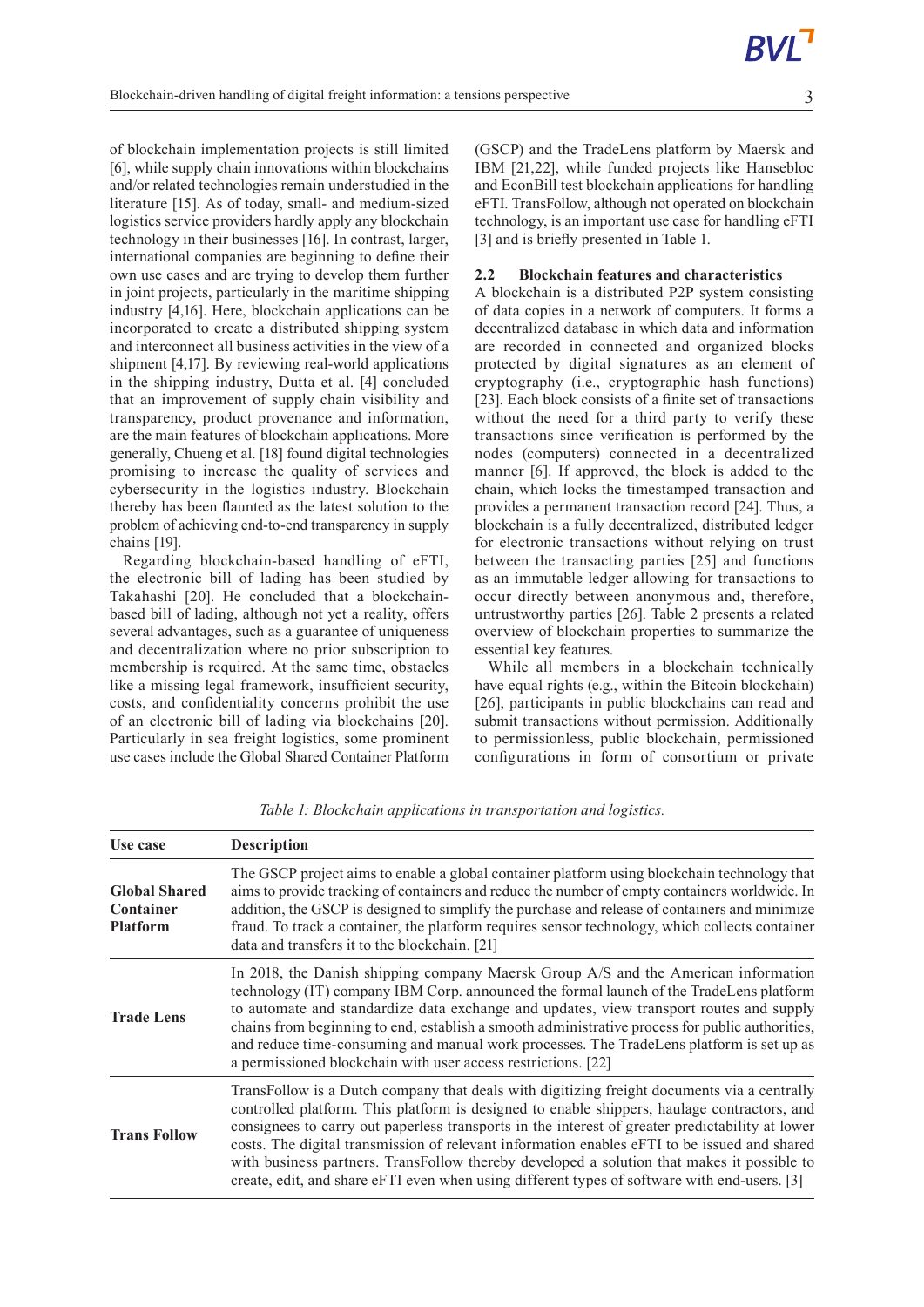blockchains are discussed in the literature. However, the introduction of permissioning impacts the fundamental properties of blockchain architecture negatively [27], aligning them rather towards shared databases [5,28]. Originally, Nakamoto [25] developed a privacy model, wherein transactions are public and visible to all. Privacy is ensured by protecting the transacting parties' identities and relies on the anonymity enabled by public-key cryptography. As any node can invoke transactions in the public, a consensus mechanism is required to validate the transactions. In contrast, not all users of private or consortium blockchains are equally allowed to access and read the transaction history or validate the transaction status. This increases trust between the permissioned users, while blockchain trust based on transparency becomes redundant. However, permissioned blockchains can benefit by consensus algorithms aiding synchronization with unreliable nodes [28]. Accordingly, the ability to identify the nodes the ability to control access and a lower degree of decentralization in private blockchains reduces transparency [24,27].

# **3. THEORETICAL BACKGROUND**

So far, multiple studies have explored barriers and challenges in blockchain applications in logistics and supply chain management [e.g., 4,6,8,20,24]. In contrast to this extensive work, research facilitating a tensions or paradox perspective on change processes with blockchain technology is scarce. In the following subsections, we provide a brief theoretical background on tensions and paradoxes as well as give an overview on empirical research on tensions and paradoxes in blockchain application.

#### **3.1 Tensions and paradox theory**

Many of the challenges, which are observable in transformation processes where blockchain technology is involved, can be framed as paradoxical tensions. While the single elements of paradoxical tensions seem logical and desirable in isolation, they are perceived as irrational when juxtaposed [11]. Instead of viewing interrelated features as either positively interrelated (win-wins) or contradictory (trade-offs), the paradox

| <b>Key features</b>     | Description                                                                                                                                                                                                                                                                                                                                                                                                                                       |
|-------------------------|---------------------------------------------------------------------------------------------------------------------------------------------------------------------------------------------------------------------------------------------------------------------------------------------------------------------------------------------------------------------------------------------------------------------------------------------------|
| <b>Decentralization</b> | No single central governance and infrastructure is implemented in public blockchains.<br>Participants provide the required resources, installing robustness, redundancy, security,<br>and availability. Without reliance on a centralized actor, participants are free to join or<br>withdraw from the network. [26,29,30].                                                                                                                       |
| Anonymity               | The anonymity of the transacting party is required to protect the privacy of the<br>transactions. To prevent de-anonymization, neither transactions nor transacting parties<br>can be linked [26,29,31]. However, anonymity can be lifted when some form of central<br>authority is established to permission user access [5,27].                                                                                                                 |
| <b>Transparency</b>     | Each member of a blockchain has access to the entire data and its history. Transactions<br>are visible to all, allowing the verification of transactions' validity through every<br>participant. Confidentiality is protected through anonymity. [26,29,31]                                                                                                                                                                                       |
| <b>Group consensus</b>  | In the absence of trust between anonymous participants, trust in the transactions<br>is generated through the process of group consensus. Vulnerability toward a single<br>governing entity is removed [25]. Consortium or private blockchains will require users<br>to decide to trust at least some of the other participants. Therefore, the purpose of<br>consensus shifts from providing trust towards synchronization of system nodes. [32] |
| Immutability            | The blockchain ledger is append-only, and validated transactions are resistant to change.<br>Blocks of transactions are linked to each other through hash trees, securing content,<br>sequence, and validity. Modified transactions are detected and rejected by the users,<br>preventing transaction fraud. Users' trust in the integrity of the information replaces<br>governance by a central authority. [6,25,31]                            |
| <b>Automation</b>       | Blockchain transactions can consist of autonomous and self-executive codes in the form<br>of smart contracts. To execute, the smart contract requires access to network resources.<br>Due to the decentralized nature of the blockchain, the created contract and the initiating<br>participant expect no further direct interaction. [33,34]                                                                                                     |

*Table 2: Blockchain characteristics.*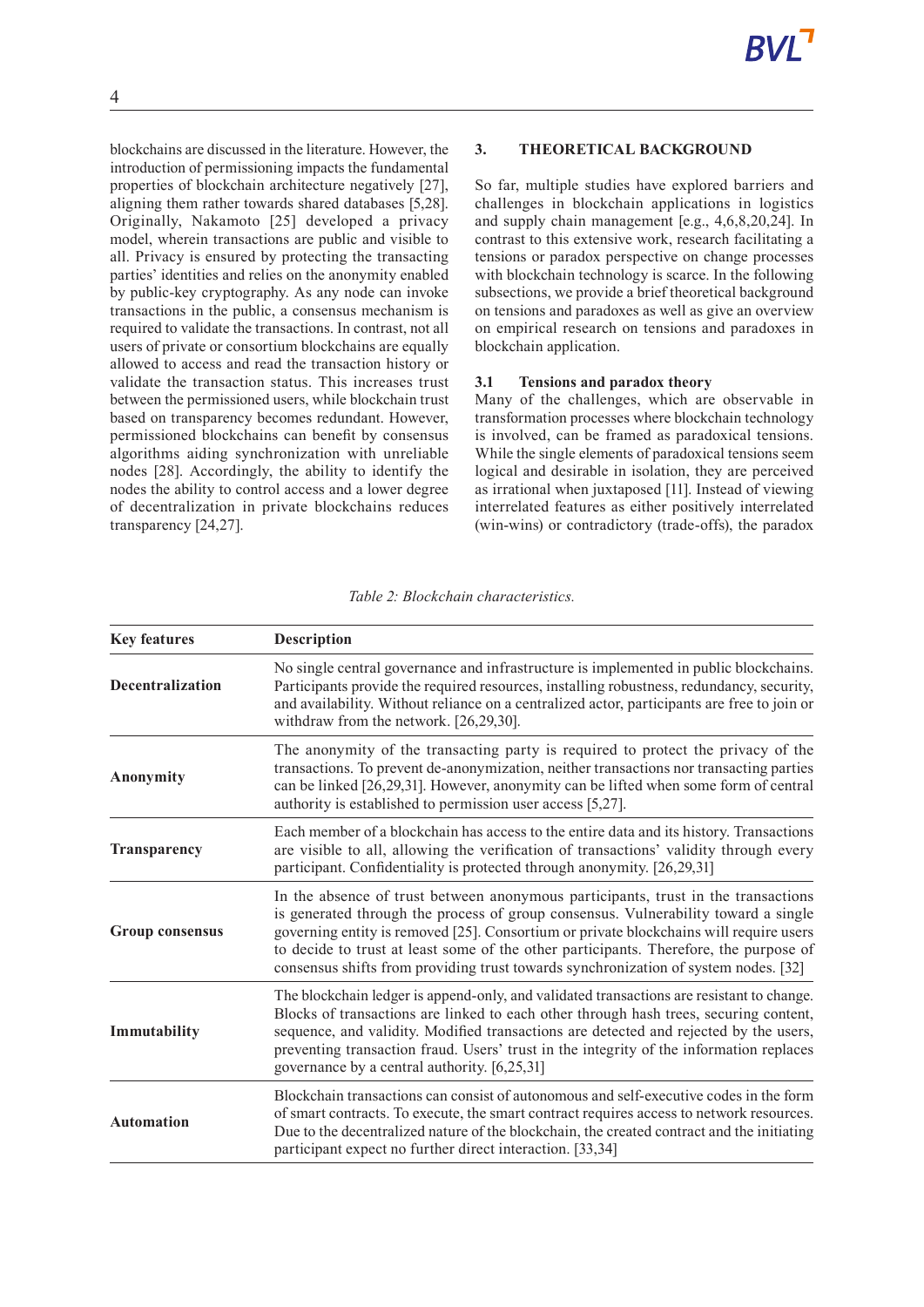perspective offers a more nuanced perspective on tensions and oppositions [11,35]. Following the conceptualization by Hahn et al. [9], tensions can be categorized into three main dimensions: level, context, and change. Regarding organizational levels, tensions might arise from the embeddedness of individual and corporate decisions in a wider organizational context [10]. Hence, constraints by organizational cultures and policies might create tensions between individual actions, organizational and supply chain strategies [9]. Concerning a specific domain, e.g., by referring to different business contexts or levels of analysis, tensions might also arise from the temporal and spatial distance between actions and their effects [9]. Change processes themselves are a possible source of tensions, such as in the case of blockchain implementations [8]. As strategy implementation practices are particularly relevant in the application fields of supply chain management and innovation management, tensions arise from conflicts during the transition [9]. Facilitating the conceptualization by Hahn et al. [9], we particularly aim to address the paradoxical tensions inherent between organizational and supply levels as well as through the change process towards the use of blockchains for eFTI itself.

Open-system and paradoxical thinking are powerful approaches to facilitate successful strategies to manage tensions and paradoxes. To resolve potential paradoxical tensions, extant literature suggests three main strategies, particularly acceptance, separation/ differentiation, and integration strategies [35,36]. The first step in managing sustainability tensions is recognizing paradoxical situations and relationships on an operational level [11]. Without acknowledging tensions and their inherent contradictions, managers are limited to win-win and trade-off approaches. Accordingly, acceptance strategies bear the potential to live with a conflicting goal without focusing on one goal or merging both goals [35]. In this line, Smith et al. [36] advise for *"adopting an abundance mentality and embracing paradoxical thinking"* (p. 468). Following a paradox perspective, contradictions can also be managed through temporal or spatial separation of opposing poles [11]. Through spatial separation, tensions might be addressed by clarifying and segregating individual and corporate levels. Through temporal separation, tensions and paradoxes might be resolved by focusing on conflicting goals during different periods of time [35]. Similarly, Smith et al. [36] advise for *"recognizing the distinct value of each side of competing demands"* (p. 464). From an integrative perspective, tensions can be resolved by the transformation into a more manageable situation, e.g., through adding new strategic elements to link oppositional demands [11]. Such a synthesis can also occur on spatial or temporal levels [9]. In this line, Smith et al. [36] advise for *"identifying creative synergies between contradictory elements"* (p. 466).

### **3.2 Tensions and paradoxes in blockchain applications**

Based on a case study in the logistics sector, for instance, Sternberg et al. [8] found increased IT handling complexity to be a perceived obstacle by blockchain users. They also identified organizational immaturity as a barrier to blockchain implementation. Further, Huang et al. [24] see significant challenges in the immense amount of redundant data created through a decentralized architecture, leading to costs from network traffic, storage, and processing multiplied across the network. Similarly, the need for sufficient computing power to achieve consensus within the P2P network is seen as a downside of blockchain applications [4]. Besides these technical challenges and the related immaturity, organizational challenges have hindered the extensive use of blockchains thus far, pointing to inevitable organizational tensions and contingencies. For instance, greater transparency in terms of transaction history might lead to resistance from single business partners when rival business relations are present [8]. In addition, corporate compliance is challenged by the decentralized environment, whereby data is being exchanged between the anonymous participant across borders and across numerous national jurisdictions. This can lead to of the inadequate oversight and governance of blockchain based transactions allowing nefarious activities [37]. Furthermore, international trade requires collecting and sending data across borders, such as names, addresses, billing information. However, national data-residency constraints can restrict the mobility of data to country's borders. As a consequence, it might be required that a copy remains in a countries' borders, or illegal to transfer information out of the national jurisdiction [38]. Although these studies seldom explicitly talk about tensions and paradoxes, the underlying contradictions call for conceptualizations from a tensions and paradox perspective.

Prominently, Sternberg et al. [8] identified tensions between traceability and efficiency, between visibility and privacy, and between trust and investment, as well as between performance and commitment. Although not focusing on the logistics sector, Schmeiss et al. [39] describe the so-called paradox of openness inherent to platform ecosystems operating on blockchain technologies. This paradoxical tension becomesinherent between the poles of creating value with multiple actors and, at the same time, maintaining enough control to capture value from related interactions [39]. Similarly, Zavolokina et al. [40] identified tensions in consortium management, business value creation, and governance of blockchains. Although not particularly focusing on blockchain implementations, some studies have applied the theoretical lens of tensions to the supply chain logistics domain, such as Pålsson and Sandberg [41] for packaging paradoxes, Gruchmann et al. [42] for paradoxical tensions in sustainable warehousing, and Sternberg et al. [8] for tensions and paradoxes in a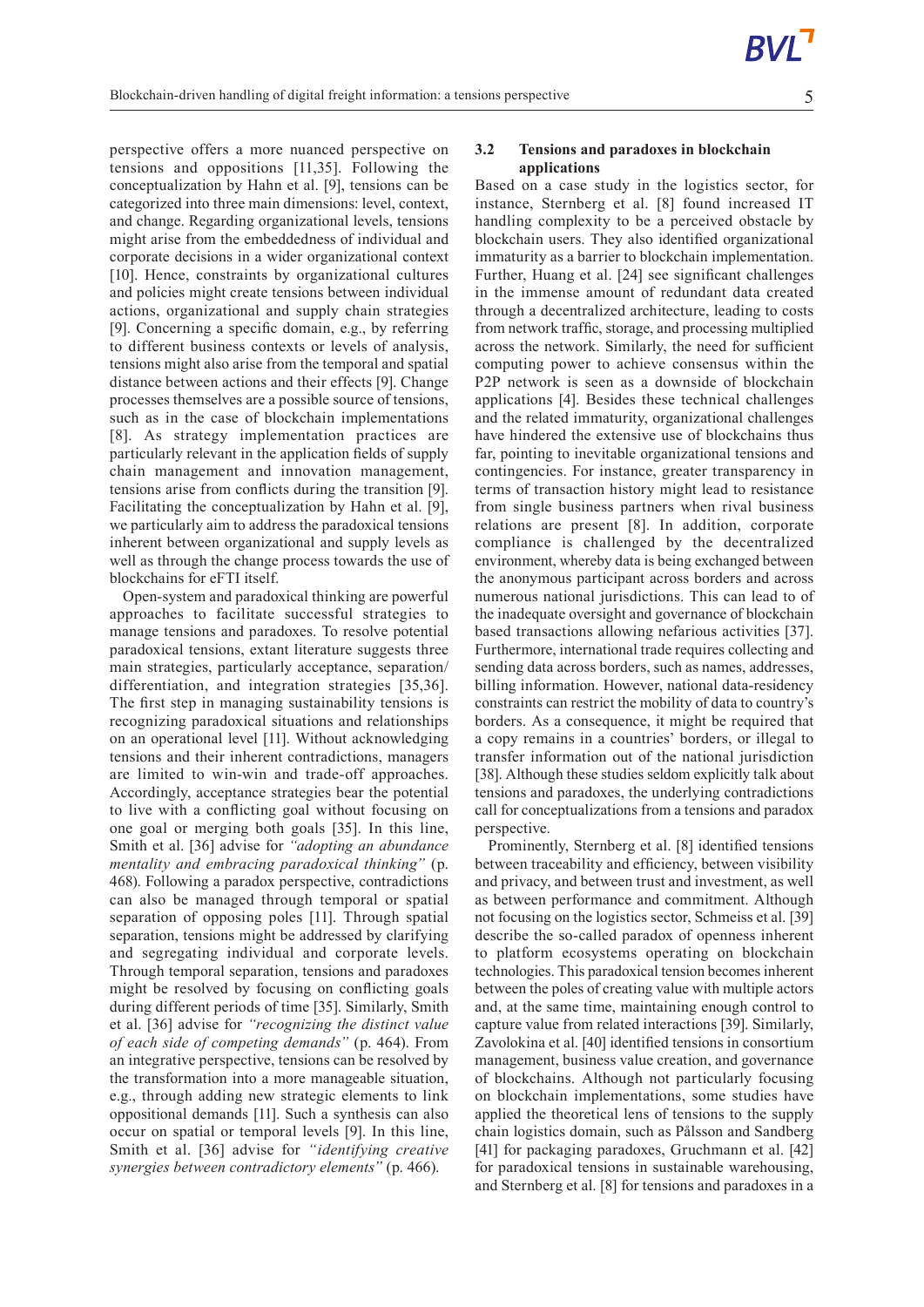| <b>Tensions</b>                             | <b>Description</b>                                                                                                                                                                                                                                                                                                                                                                                             |
|---------------------------------------------|----------------------------------------------------------------------------------------------------------------------------------------------------------------------------------------------------------------------------------------------------------------------------------------------------------------------------------------------------------------------------------------------------------------|
| <b>Consortium</b><br>management<br>tensions | While blockchain technology offers a trustless environment [6], tensions might arise from<br>the need for mutual trust between the participating organizations in the consortium [40].<br>Accordingly, trust in the collaboration and investment into technological infrastructure<br>cannot be replaced by the trust build through anonymity in the system's design [8,26,40].                                |
| <b>Value creation</b><br>tensions           | While the purpose of open platforms is increased value creation, it limits effective value<br>capturing for the participating users at the same time, also referring to the paradox of<br>openness [39]. Particularly in public blockchains, the access to and usage of data leading<br>to higher transparency provides business opportunities but also increases competition [40].                            |
| Governance<br>tensions                      | While governance in blockchains is based on group consensus $[25,43]$ , governance rules<br>translated into IT governance practices need to be agreed on upfront, also referred to as<br>off-chain governance [40]. However, the off-chain design phase might require a centralized<br>and trustworthy governing actor to build the infrastructure for decentralized on-chain<br>processes in the future [40]. |

*Table 3: Tensions and paradoxes in blockchain applications [8,39,40].*

blockchain case. Table 3 gives an overview of relevant tensions and paradoxes in blockchain applications.

# **4. RESEARCH DESIGN**

To test and identify paradoxical tensions in the context of handling eFTI and propose specific strategies to manage these tensions in line with the literature and theoretical background as described in the previous sections, we applied a qualitative research design.

#### **4.1 Data collection**

In the context of qualitative research, interviews are often used as a source of explorative knowledge production [44]. Accordingly, we conducted 12 semi-structured expert interviews with experts from various fields, including logistics service providers, software developers, consultants, and representatives from a transport insurance company and a logistics association. The experts possessed detailed knowledge on developing blockchain applications and applying them in the logistics context (see Table 4), and each had at least five years of experience in their field. Furthermore, most companies had already started to develop/test blockchain-based applications for handling eFTI. The interviews lasted 43 minutes on average and were structured by an interview topic guide. The data collection was stopped when no new insights were obtained during the last interview, and

| <b>Respondent</b> | <b>Company type</b>        | Role of interviewee                              | Length            |
|-------------------|----------------------------|--------------------------------------------------|-------------------|
| <b>Expert A</b>   | Insurance company          | Lawyer of transportation law                     | 56 min.           |
| <b>Expert B</b>   | Software developer         | Associate Director Maritime Economy              | $42 \text{ min.}$ |
| <b>Expert C</b>   | Software developer         | Head of Blockchain Technology and Digitalization | $42 \text{ min.}$ |
| <b>Expert D</b>   | Logistics service provider | Head of IT, Controlling and Logistics            | $28 \text{ min.}$ |
| <b>Expert E</b>   | Logistics service provider | Manager Business Development Transportation      | 72 min.           |
| <b>Expert F</b>   | Logistics service provider | Owner of a transport carrier                     | 32 min.           |
| <b>Expert G</b>   | Blockchain consultancy     | Consultant for product development               | 38 min.           |
| <b>Expert H</b>   | Blockchain consultancy     | Senior Consultant                                | $42 \text{ min.}$ |
| <b>Expert I</b>   | Blockchain consultancy     | Consultant for blockchain implementation         | $42 \text{ min.}$ |
| <b>Expert J</b>   | Logistics association      | <b>Business Promoter</b>                         | 32 min.           |
| <b>Expert K</b>   | Logistics association      | <b>Business Promoter</b>                         | 34 min.           |
| <b>Expert L</b>   | Blockchain consultancy     | <b>Transformation Manager</b>                    | 53 min.           |

*Table 4: Interviewees.*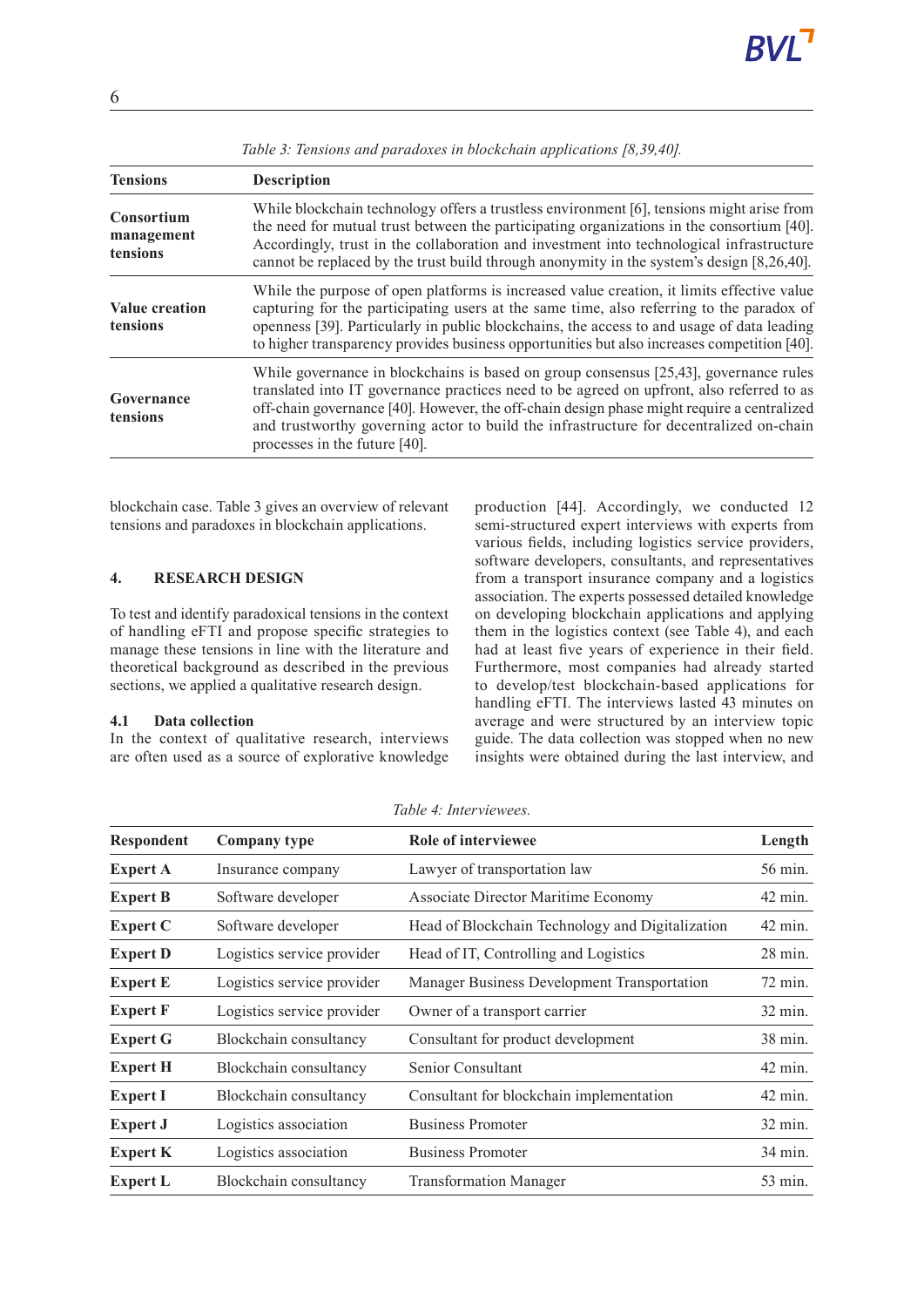theoretical saturation was achieved. The interviews were subsequently recorded and entirely transcribed. The insights from the expert interviews were further triangulated with qualitative data from company presentations, newspaper articles, and press releases, while comparisons with the extant literature were conducted as suggested by Riege [14].

# **4.2 Data analysis**

To evaluate the interview transcripts, the qualitative content analysis approach, according to Mayring [45], was used to structure, define, and make sense of the available data [46]. Mayring's [45] content analysis is a method that systematically analyses texts in a structured, abductive manner by processing material based on a category system that is guided by theory, whereby individual text passages are allocated to the codes of a previously selected coding scheme. In the first step, a deductive category system derived from the literature was used to code the empirical data (see Table 2). Further constructs were built inductively when respondents mentioned them frequently and were based on the researcher's interpretation of each interviewee's explanation of the specific construct. This allowed for flexible coding and clustering of the results in a second step, while the clusters are described as tensions' core categories. In this way, we were also able to identify relationships between and among the abductive, firstorder constructs to aggregate them new second-order constructs, which allowed us to achieve a higher level

• Authority access and legal recognition of electronic documents • EU regulation on electronic freight transport information (eFTI) **Legal recognition Technological readiness** General readiness through hardware availability Integration in workflows beyond freight documentation **Data harmonization and validation** • Data to be shared has to be harmonized to meet a standard Data entries need to be validated before entering the system Legal restrictions vs. technological maturity **Data access and integrity** All the parties involved have access to the same data Immutability and automation lead to data integrity Immutability vs. archiving **Data archiving** • Compliance with legal requirements such as in tax audits • Digitalization of document management **Integration with other services** • Claims process as a promising application within blockchains Integration of several services into a commercial platform **Optimization potentials** • Processes automation through smart contracts • Eliminates the need for paper-based processes Information veracity vs. automation **Loss of anonymity** Loss of anonymity through increased transparency Fear of losing out to the competition when sharing data **Authenticity and privacy** • Doubts regarding the authenticity of the data Privacy concerns hindering the use of public blockchains Anonymity vs. transparency **Platform governance** Platform governance of companies with large market shares • Decoupling with earnings from the actual business **Lack of comprehensive understanding** Lack of comprehensive understanding of the technology • Mediation through software developers and consultancies **Operational costs** Cost volatility in public blockchains Cost and benefit sharing between the actors Decentralization vs. third party governance

#### **First-order constructs Second-order constructs (tensions)**

*Figure 1: First-order constructs and second-order themes.*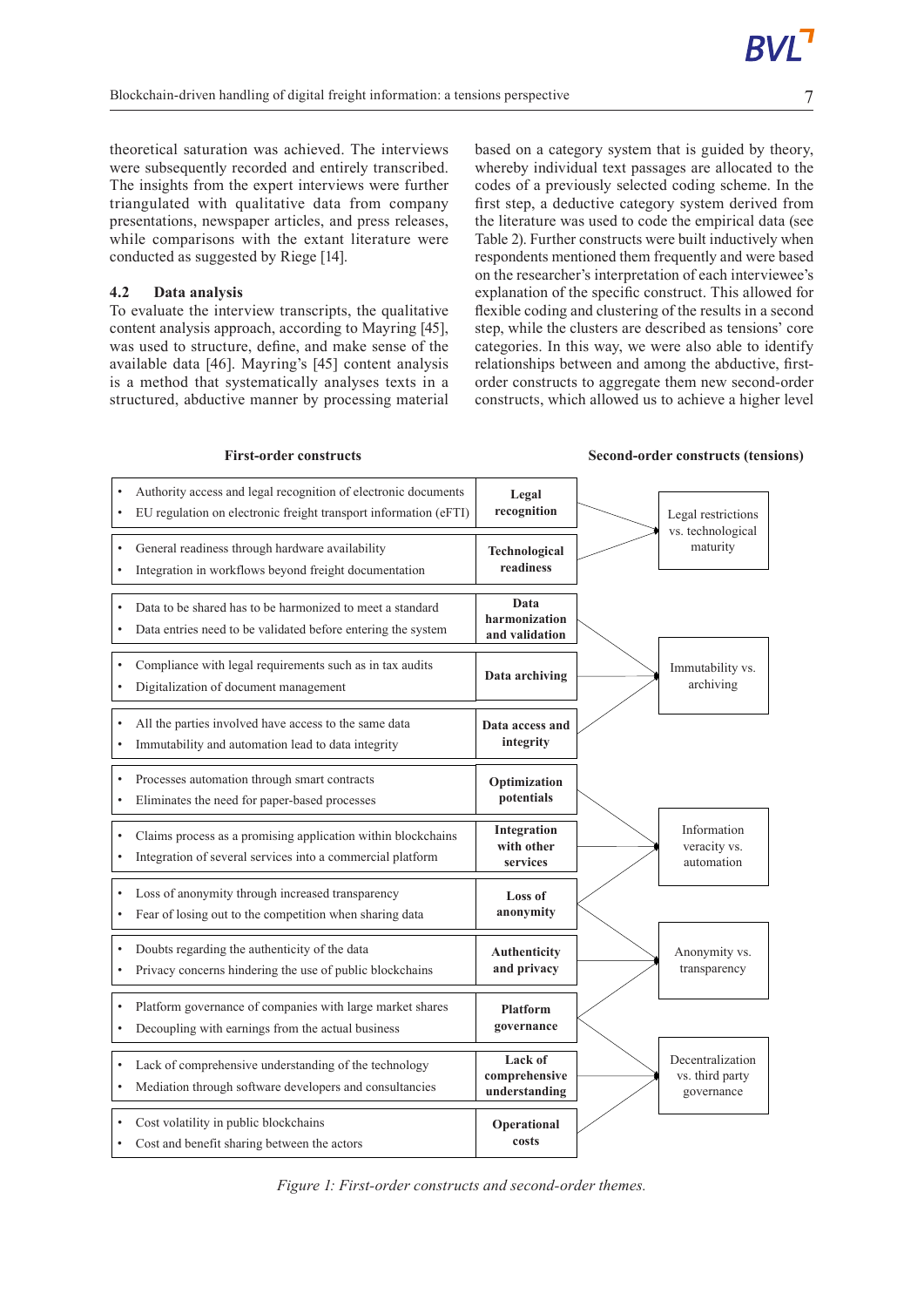of theoretical abstraction [47]. Based on the clustered core constructs explored through qualitative content analysis, we accordingly structured the relationships between first-order constructs to construct related tensions. Thereby, we followed the theory-building approach proposed by Gioia et al. [47]. Along this line, the preexisting analytical categories system from the literature, which guided our analysis in the first step, were enhanced by adding inductive codes as the analysis progressed. Figure 1 summarizes the key codes. It shows the first- and second-order constructs and illustrates the process of clustering.

According to Yin [48], quality procedures concerning internal validity, external validity, construct validity, and reliability must be in place when analyzing qualitative data. The transcript coding was performed by two researchers and cross-checked independently regarding internal validity. Comparisons with existing conceptualizations were conducted to target external validity, thus allowing for theory-led abstraction and a certain degree of theoretical generalization of our results [14,48,49]. Construct validity was pursued by basing the analysis on sound conceptual underpinnings and strengthened by collecting data from multiple sources, while reliability was enhanced by exposing relevant parallels across multiple sources.

#### **4.3 Theory elaboration**

In a third step, strategies to manage the observed tensions were developed abductively based on theory elaboration [49]. Theory elaboration is the process of conceptualizing and executing empirical research using preexisting conceptual ideas or a preliminary model as a basis for developing new theoretical insights by contrasting, specifying, or structuring theoretical constructs and relations to account for and explain empirical observations [49]. In contrast to theory refinement, theory elaboration uses a "reverseengineering" process to extract fundamental features of impactful theory to make them explicit and actionable [49]. Accordingly, the strategies for managing sustainability tensions can be advanced by empirically exploring relations between known constructs (bottomup) and theoretically elaborating these constructs using preexisting conceptual models from the literature (topdown).

#### **5. EMPIRICAL FINDINGS**

In the following subsection, the empirical findings regarding the second-order constructs are presented, which emerged from clustering the first-order constructs (see Figure 1). After explaining each firstorder construct in detail in the following subsections, which are mutually exclusive and collectively exhaustive, we present the related tensions based on the relationships between the single constructs and elaborate on their strategies to manage them.

# **5.1 Legal and technological maturity**

Currently, there is no *legal recognition* for electronic freight documentation in international transportation (e-CMR) in Germany and other EU member states such as Italy. Since issuing a document is often subject to the obligation of carrying it when transporting goods, the question arises as to how access to the electronic documents can be assured in agreement with their legal recognition. In order to be able to safeguard a digital version of the freight documents, physical signatures need to be transferred to a digital level to guarantee the authenticity of the documents. The experts stated the following legal prerequisites for the successful use of eFTI: *"Third parties must be able to add changes and re-sign them, such as, for example, damage or quantity discrepancies"* (Expert A), and *"third parties, such as the driver or an inspecting officer, must be able to view the document. A consignment note is, after all, a document that contains instructions"* (Expert D). The experts thereby pointed to the EU regulation on electronic freight transport information as public law component which is required to secure a wide acceptance among all stakeholders in addition to the existing civil law (i.e., §408(3) HGB for Germany).

The subject of *technological readiness* is crucial to *"bring all the different players in the market together. This is definitely one of the very, very big challenges that we see with various customers"* (Expert B). *"It is difficult to find enough participants to use one system in order to make it attractive to others"* (Expert C). The experts mostly see technical challenges when onboarding many users to paperless applications (Expert E, Expert I, Expert F). *"So, the scanning was actually an essential part that had to exist in order to get away from a paper at all and to make tracking possible. […] Also, Tablet PCs and printers and so on. There must also be a WiFi connection on the truck. [...] So, I have to create a technical solution that makes it possible to create these documents anywhere in Europe. And then I can imagine that you can hold out the tablet to a police officer or a BAG [Federal Supervisory Authority for Long-Distance Freight Transport] officer"* (Expert E)*.*

#### **5.2 Data management**

The use of data standards is another antecedent to handling eFTI on blockchain applications. *"That would probably make future work much easier across the entire digital world for transport and processes"* (Expert A). However, the data that are later used in a blockchain have often not been prepared to meet a certain standard. In order to connect to a blockchain, interfaces must be created, and individual adjustments need be made in the users' IT systems so that the interfaces are compatible: *"In fact, it is not the case that there is any kind of data harmonization or that there are somehow standards where you can say: 'Okay, if we are going to build interfaces between us here, then let's do it exactly according to this standard.' It is more*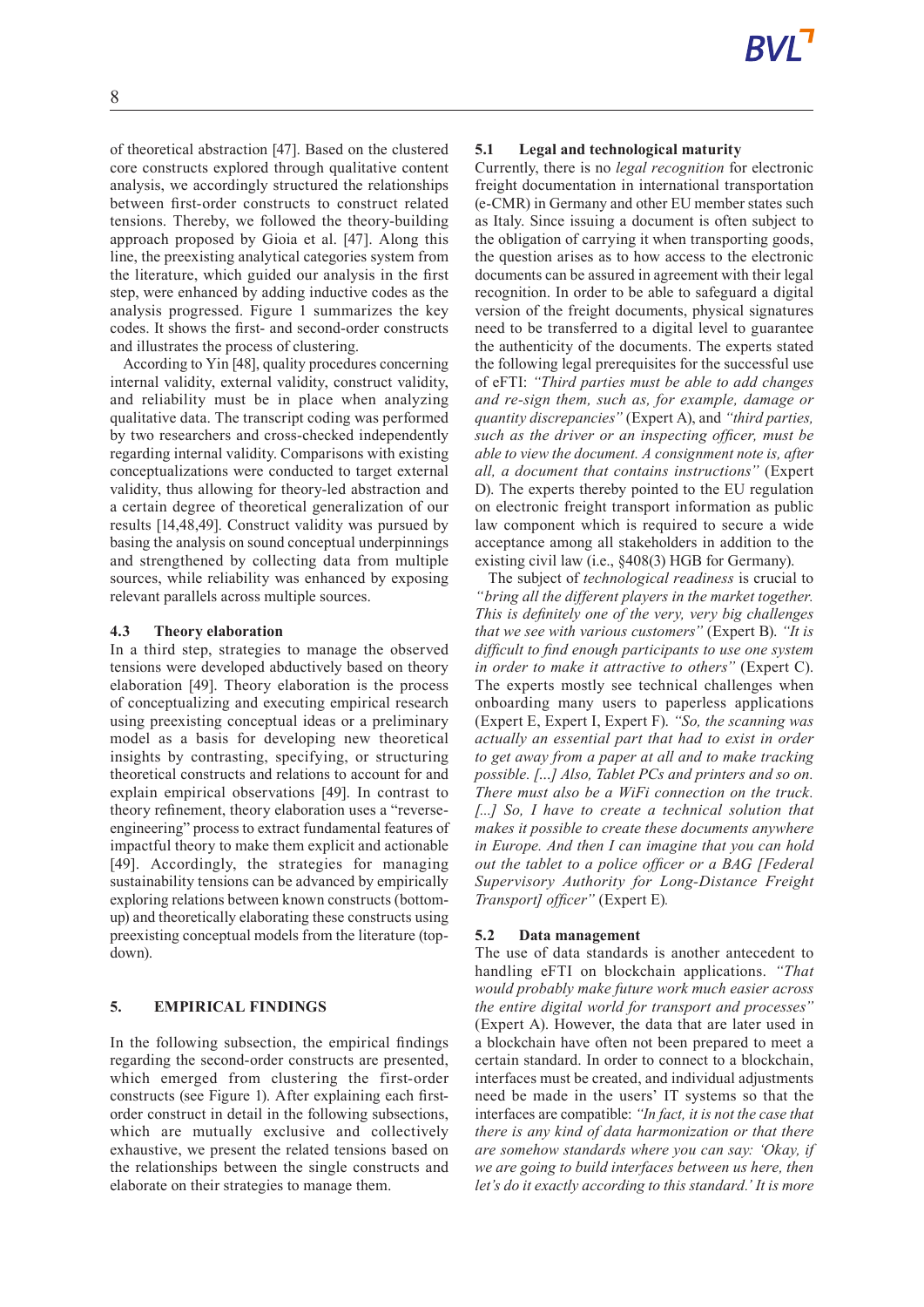*of a patchwork of individual developments"* (Expert B). Another expert stated that *"we have written software that has interfaces from existing systems, from SAP or TMS [transport management system] system. We have learned that there are different situations in which we receive data and map the process of filling in necessary fields, collecting the first signature from the sender, the second signature from the carrier, and the third signature from the recipient in a blockchain, but also to validate them. If someone copied their signature in or corrected any number, then we can still prove with validation that this document is not forged"* (Expert I)*.*

From the perspective of the logistics service providers, *archiving* documents in a blockchain seems to be a great benefit. This means that documents for which legal and non-regulations on the retention of documents are in place can also be saved. This can also be useful in the event of a tax office audit. The blockchain can provide evidence that a particular vehicle completed an activity on a particular day or time (Expert D). *"The second point of digitization is archiving. Any authority—in the transport industry, it is the BAG—that makes checks on the way and says: 'Show me your document. What about dangerous goods? What is the technical status of your vehicle?' Moreover, the BAG also frequently does tax audits. When there are electronic documents that are archived in a correct structure, [...] that is also a lot easier"* (Expert E).

Blockchain's database security enables *data access* to be retained in an extensive system with many parties. As all data have already been distributed to all network members, it can be retrieved without delay as soon as it has been approved. From the point of view of the experts, blockchain technology offers considerable benefits in terms of using shared data for additional processes, which are usually still carried out on paper (Expert A; Expert E). To date, there is still no standardized way to view all the relevant data for the claims process, for instance. If all the parties involved have access to the same data, this can save a considerable amount of time managing claims. *"Today, such a process can sometimes take anywhere up to 6–8 weeks from start to finish. And if all the data are on the table, we can process the claim much faster and close the file"* (Expert A). Another driver for facilitating blockchain technology is the high level of data integrity provided through its features. "*In combination with the blockchain, I have the technological component of smart contracts. This enables process automation and, based on the manipulation security, I can also automate processes securely and then share trustworthy information beyond company boundaries. This is still a big advantage. I have outstanding data integrity"* (Expert H).

#### **5.3 Opportunities from platform technology**

*Optimization potentials* involved in the use of blockchains are primarily related to savings in terms of time and effort. From the perspective of the experts, it would make sense to agree on a common platform that everyone involved could use and *"would not require everyone to develop their own platform"* (Expert D). The users therefore do not have to start collecting all the available data to any party when needed; instead, it is available on demand. Data and documents can be transmitted digitally if required, saving time and effort. Processes can be automated through smart contracts, eliminating the need for paper-based processes. This reduces the number of queries regarding process flows, allowing trucks to have less downtime during loading due to missing documents. Since the same data are shared and passed on by all those involved, transmission errors can also be avoided (Expert A; Expert B; Expert D). "*This increases the productivity and efficiency of the transport process immensely because we can see today that often or quite frequently downtimes are caused at many points in the process in international transport due to queries about documents that are not available or something like that"* (Expert D). Another expert stated that an additional *"incentive for the companies to take part in something like this is to get rid of the paper. Paper is expensive, not just the sheet of paper, but also the handling. […] and the costs come, as I understand it, mainly from the fact of the handling of the paper, the sending, the archiving"* (Expert I).

The experts stressed that freight documents are often used as receipts to prove that the transport has taken place, which creates further workflows, such as billing (Expert E). Accordingly, processes beyond the pure digitization of freight documents must be in place to gain organizational benefits. *"The proof of delivery is important, that is, they have to prove that the transport has been completed. Right now, the only way to prove it is by showing the paper with the signatures. Sometimes, however, that happens weeks later because the truck driver drives ten trips across Europe. That means it takes a long time to get the proof. […] It is extremely compelling for them to get an electronic proof of delivery the second the signature is actually given"* (Expert I).

Besides the electronic handling of the freight documents themselves, the experts see further benefits through *integration with additional services*. Here, several experts have seen the claims process as a promising application with blockchain technology (Expert A, Expert I). This can lead to extended business models for logistics service providers and software providers. *"I have already called several TMS software providers on the phone. You can integrate this into your software, or you could offer it as an intermediary on the market who sells the additional service […], and that is a different type of business model that we also think about long term here"* (Expert I). Such services might increase customer loyalty since it is more difficult to switch to a competitor (Expert E). Another expert stated that *"it is the platform created here. In other*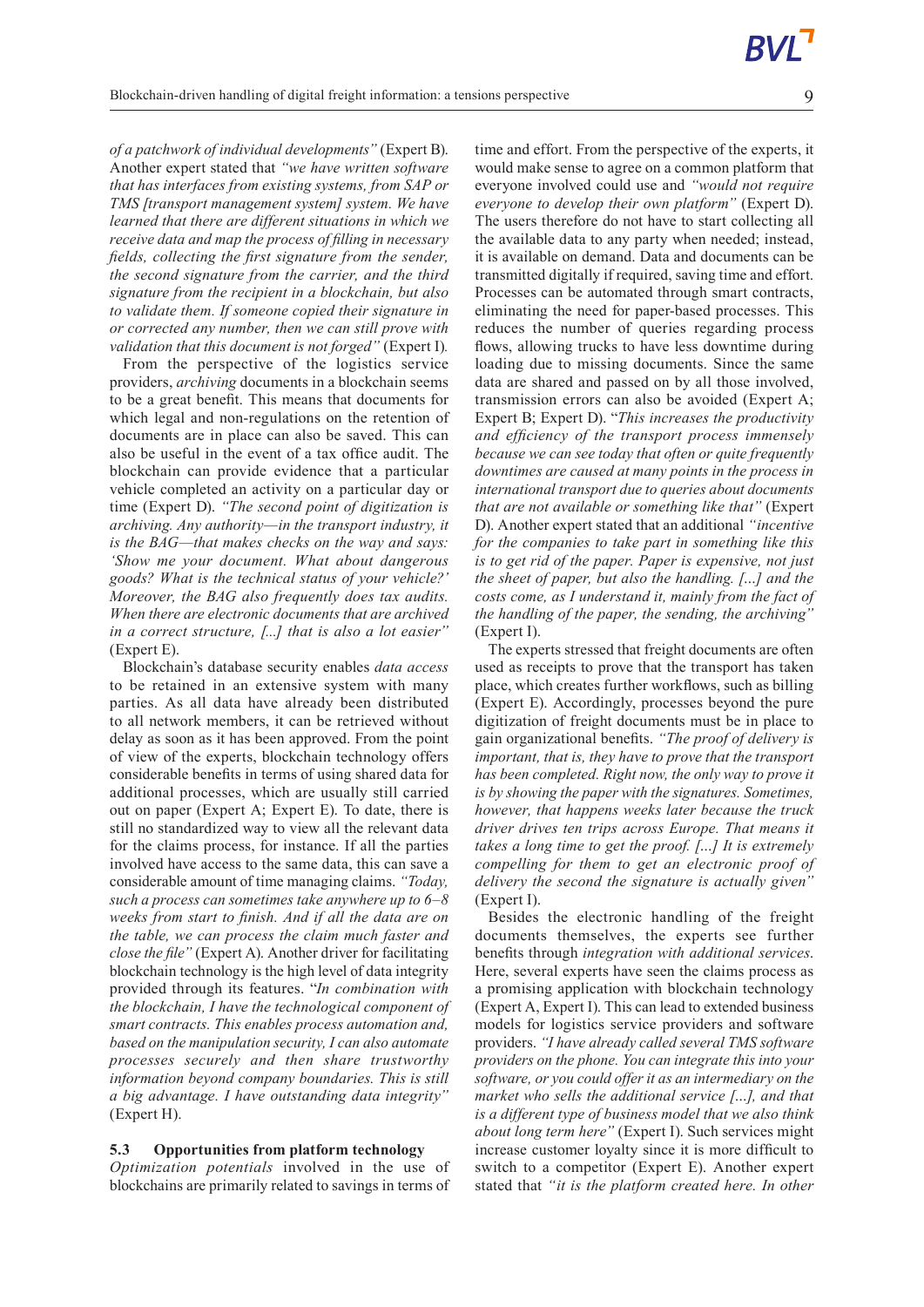*words, this is not just about the fact that individual freight forwarders have a great piece of software that digitizes the paper and thus saves costs for themselves in their operations, but that this is a system […] that could pour it into a commercial platform. […] So, the big companies have developed something, and that doesn't cost them anything because they get it back from the market and even earn money from it"* (Expert I).

# **5.4 Transparency and privacy**

Increased transparency is one of the obstacles to using blockchain technology. Especially when third parties are involved, the participants in the supply chain want to avoid sharing their data because they fear losing out to the competition: *"Nobody wants to be an open book as to what data they have and what it looks like"* (Expert A). Even if it is possible to anonymize transactions, there are fears that third parties could uncover the data. Metadata could end up being stored, analyzed, and potentially de-anonymized: *"Anonymity is lost, while you are not really anonymous on a blockchain either. You just have your public-private key, which is about pseudonyms. That means if I carry out several transactions with the same key pair, then somebody can recognize the patterns"* (Expert H). Another expert stated that "*transparency, which nobody really wants, is very selective. This is so transparent that a recipient can understand what happened to the CMR and the transport"* (Expert I). The experts are also recognizing the sensitivity of the transactional data. *"There is a very, very large amount of data that at first glance, you don't think so. Personal data or personal data. Am I not allowed to write personal data on the blockchain"* (Expert B). Here, potential legal restrictions connected to adoption of the blockchain need to be obeyed (Expert B, Expert C). Furthermore, there is an appreciation of the potential exposure to legal and reputational risk: *"Of course, you will always be judged by the fact that you comply with the subject of data protection and that sort of thing. We already had that before"* (Expert A).

The question of trust applies not only to the various parties within a blockchain toward one another but also trust in the data itself. This also includes the *authenticity* of the data: *"A secure storage of data in the blockchain does not help me very much if I cannot ensure that the data are authentic. Nevertheless, suppose I now assume that I use sensor data at regular intervals, for example, to ensure that a certain temperature was not exceeded and that these intervals are so small that it is not plausible that it was considerably warmer in the meantime. In that case, I can say very, very definitely that a cold chain was maintained"* (Expert H). Generally, the experts identify a decreasing trust between the actors, which hinders the implementation of public blockchains, mainly because of *privacy concerns*: *"We rather need fewer, large public blockchains that run specific use cases and simply provide the data basis for new cases.*

*I simply bundle more innovation into fewer sources or more innovation into fewer blockchains. Of course, you have to make sure that everyone sees only what they should see. But that's a technical question that you can solve. So, I would already agree to the tendency that things are currently more in the direction of private blockchains"* (Expert G).

From the point of view of the software consultants, the question of participation is primarily discussed at the management level (Expert L). While operational departments are already thinking about concepts regarding technical implementation, *governance* issues are handled at managerial levels. "*So, if I imagine a situation where I have a software provider that is only used by the haulage contractor and the haulage contractor says: 'Everyone join my system,' then I don't know what views will be available to the haulage contractor afterward, what he can then filter out and what he will know about afterward"* (Expert A). Another expert stated that *"such a platform should have a certain moderation from a neutral third party. If this is a platform that is run by a large logistician, for example, as in the case of TradeLens from IBM, a joint venture between IBM and Maersk, then they have the problem that Maersk is a big player. [Maersk] helped develop and run it, is responsible, and earns money with it. Now, when another logistician comes along, he'll say, 'I don't pay license fees for any software to my competitor.' You have to be a little careful who is operating, anyone who has a bit of a special role in terms of credibility, [...] so that he does not earn anything from the actual process"* (Expert I).

### **5.5 Implementation challenges**

Many companies or potential blockchain users seem to *lack a comprehensive understanding* of the technology. Since a decentralized system involves other migration concepts, there is still a widespread lack of experience, and basic understanding of blockchains, not only in terms of the technology but also in terms of understanding where and how it can be used: *"Because using blockchain is a completely different way of thinking than what companies are used to"* (Expert C). According to one of the haulage contractors interviewed, it is, above all, the in-house software providers who need to have in-depth knowledge of blockchain technology, their in-house formats, and the various interfaces of the software. Having the necessary in-house IT know-how can reduce the time and effort required when customers (of the haulage contractor) make changes within the system, which subsequently means that the code in the system must be adapted (Expert D). From the perspective of the software developers, different solutions have to be offered depending on the maturity level of the customers. Another consultant confirmed that *"one building block is definitely empowering people with the topic. But I don't mean to discuss in detail which consensus algorithms exist. But what does it bring*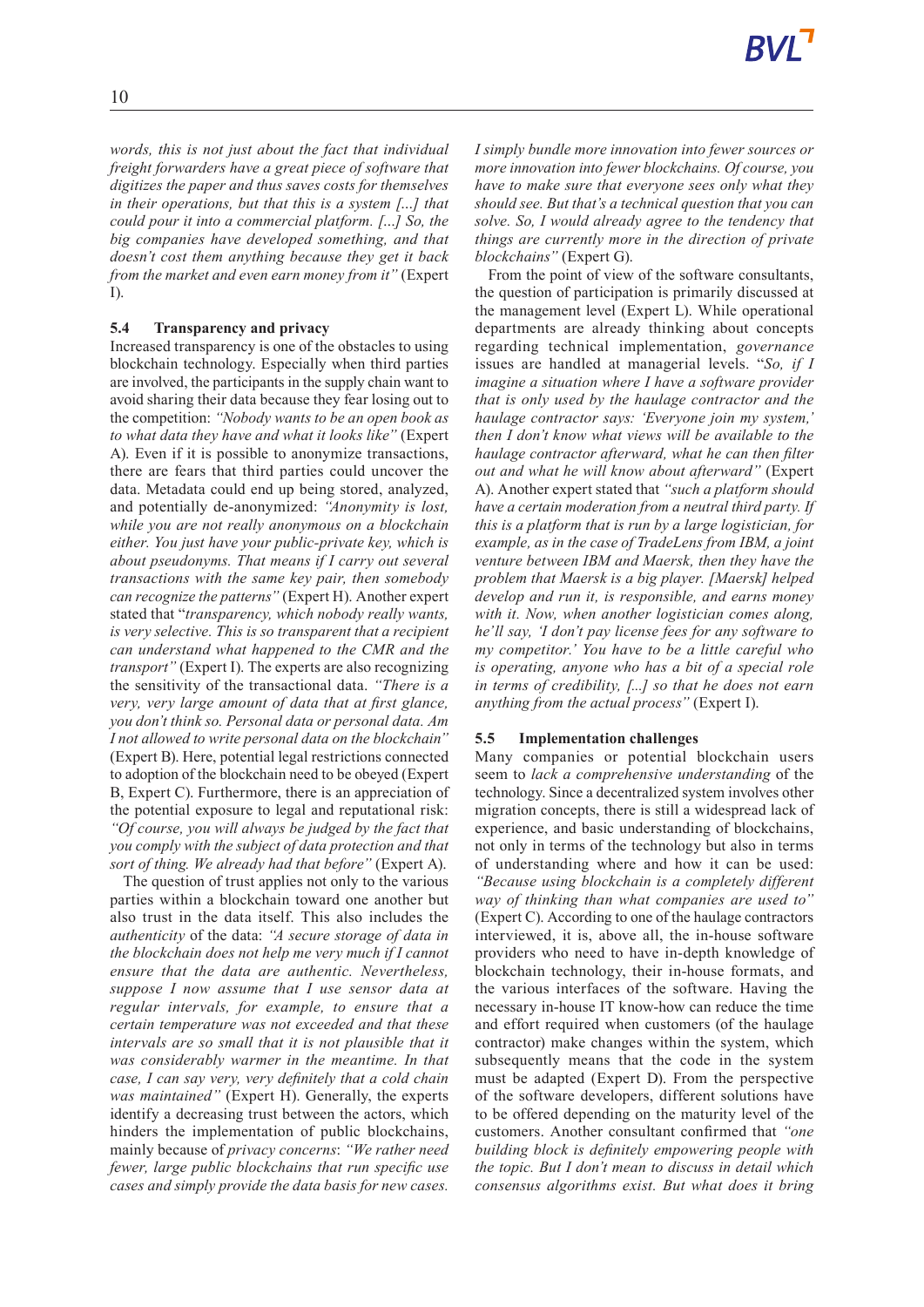*me? Why should I use this? Because ultimately it is the business people who use the money to implement this"* (Expert G).

A significant amount of time and effort for using blockchain technology is required for data preparation and creating interfaces associated with implementation. To make blockchains attractive for a company, the *operational costs* must be calculated against potential benefits. For a public blockchain, calculating the hash total for the hash function is a substantial cost factor, as entire data centers are required for this purpose. Within private blockchains, this may be different. Another cost factor is system maintenance from the point of view of software development. Aspects such as marketing may also have to be considered, as a blockchain can only exist if it has enough participants. Allocating direct costs to the various parties regarding the use and development of a blockchain tends to be difficult. This mainly depends on the governance structure and, as described above, on the type of blockchain (Expert A; Expert C). Another vital cost challenge is associated with the price volatility that a particular public blockchain experienced in the past. *"The difficulty now arises that the transaction costs have skyrocketed over the past six months. It is becoming more expensive. […] Ethereum has tens of thousands of nodes in the world, it has great security, but it also has a very volatile price.* *At the moment, it goes up and down. With a CMR, I can only pay a few cents for notarization. Otherwise, none of this makes sense for economic reasons"* (Expert I).

### **6. TENSIONS INHERENT IN BLOCKCHAIN APPLICATIONS FOR HANDLING EFTI**

### **6.1 Observed tensions**

Analyzing the perspectives of logistics service providers, software developers, and consultants, different tensions and paradoxes regarding the implementation and use of blockchains were identified. Particularly the 'decentralization vs. third party governance,' 'anonymity vs. transparency,' and 'information veracity vs. automation' can be classified as paradoxical tensions, while the other tensions are modifiable and non-persistent over time [11,50]. Table 5 summarizes the observed tensions constructed from the first-order constructs and provides related examples from the interview transcripts. Further literature comparisons were performed to triangulate and inform the empirical observations, partially confirming previous findings for the specific context of eFTI such as the paradox of openness [39].

| Table 5: Observed tensions and related examples from the interviews. |  |  |  |
|----------------------------------------------------------------------|--|--|--|
|----------------------------------------------------------------------|--|--|--|

| <b>Tensions</b>                                          | Description                                                                                                                                                                                                                                                                                                                                                                                                                                                                                                                                                                                                                                        |
|----------------------------------------------------------|----------------------------------------------------------------------------------------------------------------------------------------------------------------------------------------------------------------------------------------------------------------------------------------------------------------------------------------------------------------------------------------------------------------------------------------------------------------------------------------------------------------------------------------------------------------------------------------------------------------------------------------------------|
| <b>Decentralization</b><br>vs. third party<br>governance | Decentralization is a key feature of blockchains, in which the consensus mechanism<br>replaces the mediator [23]. Decentralization thus mirrors in many aspects the governance<br>structure of the platform. However, most interviewees tend to prefer private blockchains<br>with moderation from a neutral third party to cope with the heterogeneous interests of the<br>users and thereby represent a paradoxical tension for the decentralization of data. Similar<br>paradoxes in the off-chain governance phase were already found by Zavolokina et al. [40],<br>while they become also inherent in on-chain governance when handling eFTI. |
| <b>Example from</b><br>the interviews                    | "But still we want to make a blockchain, where actually everyone indirectly controls each<br>other, and the control is not that everyone is watching, but that nodes are distributed here,<br>and implicitly everyone takes care that nobody cheats. And how did this come about, how<br>can you achieve this balance, how can you reconcile these constraints of seemingly total<br><i>opposites?"</i> (Expert I)                                                                                                                                                                                                                                 |
| Anonymity vs.<br>transparency                            | Furthermore, a high presence of centralized, mediating authorities in private blockchains<br>impacts the level of anonymity in the blockchain, while access to the system as a whole<br>and a specific function within the system requires some form of governance [21]. To be<br>validated, partners will have to give up their anonymity, enabling the de-anonymization<br>of their data and thus creating a paradoxical tension between anonymity and transparency.<br>This paradox confirms that the blockchain's trust-building based on anonymity is a<br>necessary prerequisite but not sufficient for blockchain governance [8,40].        |
| <b>Example from</b><br>the interviews                    | "Because we simply cannot imagine that all the haulage contractors, forwarding agents,<br>consignors, and the shipping industry, in particular, will adopt one single system" (Expert<br>A).                                                                                                                                                                                                                                                                                                                                                                                                                                                       |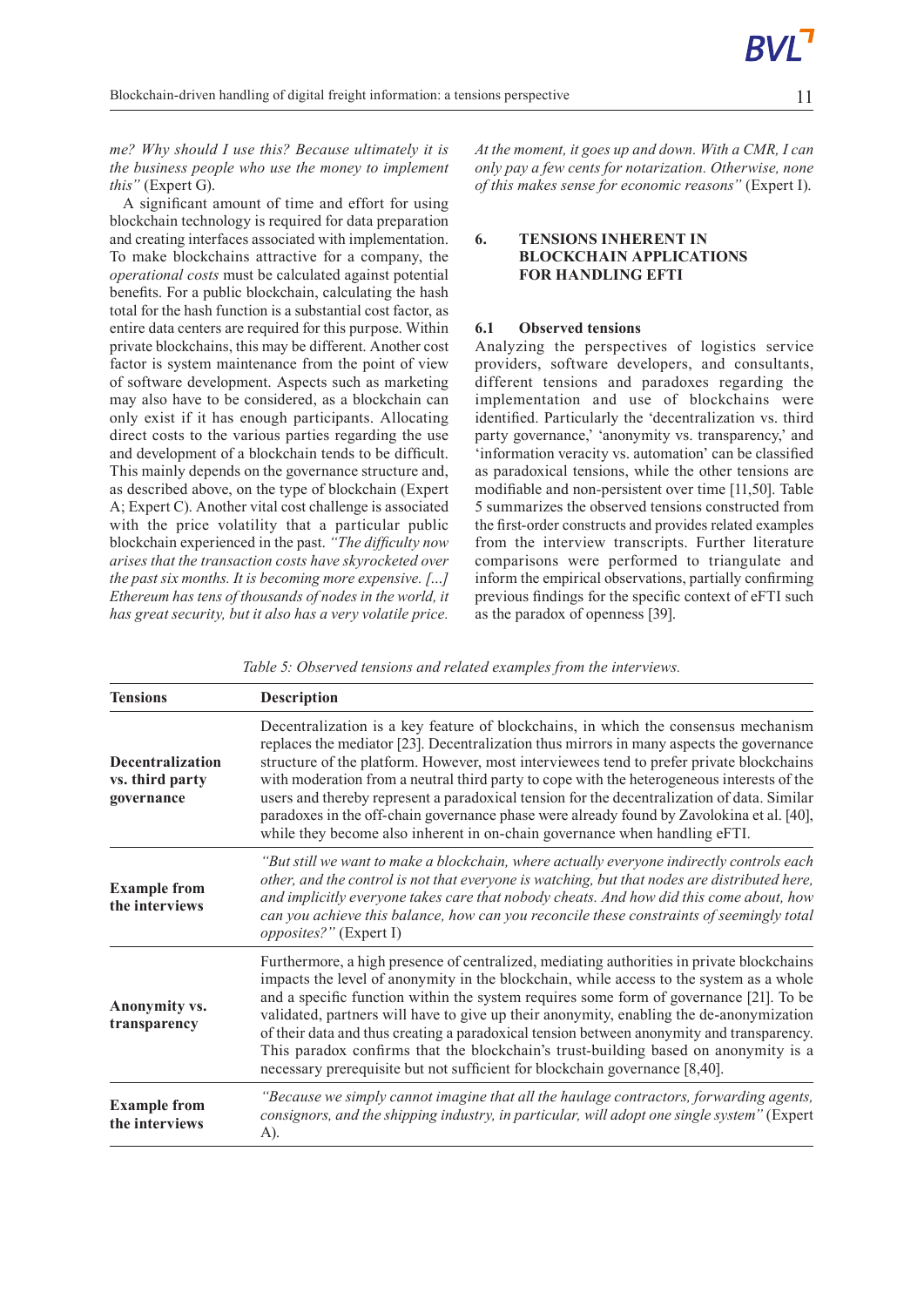| <b>Information veracity</b><br>vs. automation              | Transparency/traceability on information can be a source of competitive advantage of<br>the supply chain, but sharing might weaken the position when negotiating contracts with<br>suppliers or competing within the market [26]. At the same time, information sharing is<br>necessary to achieve process optimizations through automation. Accordingly, the flow of<br>information veracity is a prerequisite and a source of paradoxical tensions for automating<br>a blockchain, for example, through smart contracts, at the same time. The paradox can be<br>subsumed under the paradox of openness [39]. |
|------------------------------------------------------------|-----------------------------------------------------------------------------------------------------------------------------------------------------------------------------------------------------------------------------------------------------------------------------------------------------------------------------------------------------------------------------------------------------------------------------------------------------------------------------------------------------------------------------------------------------------------------------------------------------------------|
| <b>Example from</b><br>the interviews                      | "One advantage is simply the unbelievable security against manipulation and traceability,<br>which makes it possible to design processes without intermediaries that would usually be<br>handled with intermediaries. That is, many parties have to interact with one another that<br>have conflicting interests and do not necessarily trust each other" (Expert H).                                                                                                                                                                                                                                           |
| Immutability vs.<br>archiving                              | Blockchain's approach to chaining and validating data records strengthens the immutability<br>of information [6]. However, the correction of erroneous data as well as removing or<br>archiving expired data from fast data pools is limited. In this regard, archiving from the<br>immutable blockchain creates tensions as data in ever-growing volumes inflate resource<br>requirements, system latency, and system costs.                                                                                                                                                                                   |
| <b>Example from</b><br>the interviews                      | "It is also a topic of findability; archived things are a topic. You just got a tax audit and<br>now need to find the consignment note from four years ago" (Expert I).                                                                                                                                                                                                                                                                                                                                                                                                                                         |
| <b>Legal restrictions</b><br>vs. technological<br>maturity | Disintermediation and decentralization require data distribution to all the participants,<br>potentially being processed worldwide. Consequently, the data is exposed to multiple<br>national jurisdictions with various data-residency and retention policies. Thereby, tensions<br>are created between the disintermediated architecture of the system and compliance with<br>national legal, oversight and governance requirements.                                                                                                                                                                          |
| <b>Example from</b><br>the interviews                      | "The second strand is, of course, a legal framework. There is also a lot going on at the<br>EU level to set conditions in order to be able to use blockchain and to clarify who actually<br>owns which information. [] Because, quite clearly, without legal certainty, there will be<br>no such thing on a broad scale" (Expert G).                                                                                                                                                                                                                                                                            |

#### **6.2 Observed strategies to manage tensions**

After having identified relevant tensions in blockchain implementations for eFTI based on the empirical results, related strategies to manage the observed tensions are derived as described by the interviewees and triangulated with a paradox theoretical perspective [36,50]. We elaborate on three main strategies to manage the observed tensions of acceptance, separation/ differentiation, and integration. The first step in managing tensions is recognizing paradoxical situations and relationships on an operational level [11]. In the case of blockchain-based handling of eFTI, the interviews provide evidence that software developers and consultants are aware of the inherent tension in implementing blockchain applications. In this regard, the tendency of their customers to prefer private blockchains was articulated in the interviews: "*Actually, it doesn't really make sense if you have a separate blockchain for each case, and somehow a private blockchain and a separate solution"* (Expert G). This does not mean that the involved companies ignore the paradox, but they live with it [50]. In this vein, the acceptance approach is recognized as a catalyst toward change and renewal [12,13] to find new governance mechanisms in applying blockchains for handling eFTI.

From a paradoxical perspective, contradictions can be managed through the temporal or spatial separation of opposing poles [35]. To tackle tensions about the technical maturity level of their customers in the case of eFTI, one consultant for blockchain implementation used a separation/differentiation strategy to attract customers with both low and high technological readiness for their eFTI applications: *"Our strategy is as follows: we offer two ways of participating in our project. The first type is named under the hashtag 'I am a big one'; we call it the core participants, who fully work in terms of content, who install a blockchain node, install the software, who operate it themselves. The second hashtag is 'I am a small one' [...] we also want to make special software multi-client-capable and thus offer it as software-as-a-service via simple cloud mechanisms, so that even smaller, maybe very small companies would be able to create a CMR manually via a web interface [...] and let's say the medium-sized ones, which already have a transporter management system, and can use an interface via a cloud service, but still do not have to operate anything"* (Expert I). With such solutions, software developers and consultancies can simultaneously meet their customers' competing demands by separating them [35], at least regarding disruptive technology transformations [51].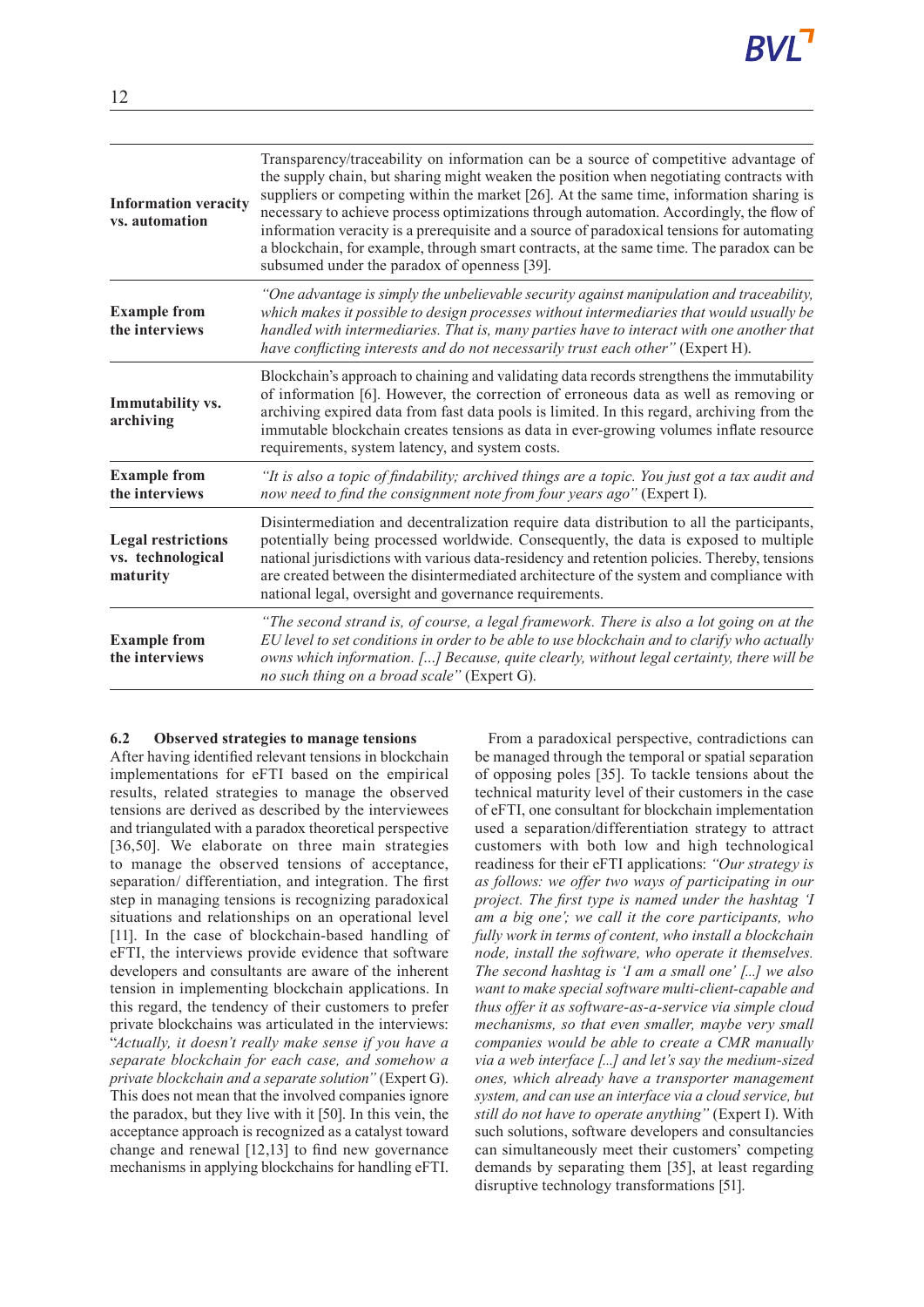From an integrative perspective, tensions can be resolved by transforming them into a more manageable situation, for example, by adding new strategic elements to link oppositional demands [35]. To implement blockchain applications for eFTI, a consultancy also applied an integration strategy to bridge the paradoxical tensions between anonymity and privacy through a hybrid model. *"It is more likely that we use a hybrid model, where we have a private blockchain to secure the entire process flow and, once a CMR is ready, it is archived by notarizing it again on a public blockchain, so that afterward the tax authorities and the recipients can check again whether these documents are correct"* (Expert I). Accordingly, new perspectives are applied that can diminish paradoxical tensions. As argued by Poole and van de Ven [35], some paradoxes may stem from conceptual limitations that can be eliminated by new perspectives. Analyzing the identified strategies, however, these cannot fully address all observed tensions. While they mainly address decentralization vs. third party governance and anonymity vs. transparency paradoxes, tensions concerning information veracity and immutability were not tackled yet.

#### **7. DISCUSSION**

The hype around blockchain technology is reflected in many of the interviews [52]. To some degree, the experts know and understand the underlying mechanisms related to blockchain applications and even reflected some of the tensions inherent in its implementation [8]. However, a deeper appreciation of the relationships and tensions between the technological concepts appears to be lacking so far, at least with the logistics service providers. Summarizing the findings of this study, many of the benefits claimed by the experts because of potential blockchain adoption originate from general digitization and the replacement of error-prone manual processes. Similarly, many of the observed prerequisites for the efficient handling of eFTI, such as sufficient data quality, are independent of the blockchain implementation itself while necessary for any digital transformation. Nonetheless, some aspects of the technologies adopted by blockchains can improve the implementation of eFTI, such as automation and integration with other functionalities on a common platform. In the following, we discuss the main challenges leading to tensions in using blockchain technology for eFTI.

With regard to the privacy model, sufficient trustbuilding, as an expected consequence of blockchain immutability, cannot be assumed in the context of handling eFTI right away. The experts view the confidentiality of the shared information as necessary to their competitive advantage [26] and may not be willing to share critical information due to privacy concerns. Although blockchain enforces the privacy of the transparently stored data through participant

anonymity [4], the interviewed experts are skeptical and instead vote for private blockchain solutions as they assume that the flow of identifiable items might enable the de-anonymization of the participant's identity [8]. However, replacing blockchain's privacy model with a rights permissions-granting system not only impacts anonymity but also introduces trust and renders blockchain's trust redundant, creating anonymity vs. transparency paradoxical tensions. Additional trustbuilding mechanisms accordingly are supposed to accompany blockchains implementations rather than replacing them, which, however, will not come without additional transaction costs.

Changes to the privacy model through centralization and linkages of transactions or identities also carry the risk of systematic de-anonymization [53]. Therefore, governance mechanisms are still required to achieve a critical mass for benefiting from handling eFTI with blockchain technology in the context of decentralization vs. governance tensions. Generally, public access to the information is not desired, while security demands more than blockchains' current ability to prevent fraud. When distinct users, with permissioned authority, perform malicious data manipulation, actions can be traced back, fraud identified, and abusers held liable for their actions. Therefore, implementing a blockchain in a private or permissioned configuration defeats the central idea behind blockchain, makes the computational trust and its associated cost redundant, and the system ultimately indistinguishable from other shared databases [5]. Following the rule 'whoever controls the consensus controls the governance of the blockchain', the question arises of how the remaining blockchain characteristics benefit the goals of an eFTI implementation, as similarly perceived in general platform environments [39].

Operating across large, dynamic groups of participants with diverse requirements can lead to high costs. The fact that much of the eFTI system is about handling documentation and decentralized storage with fast access to information is seen as highly beneficial. However, decentralization triggers delays and resource requirements across all participants. Network size and data volumes lead to a multiplication of processing, storage, and communication efforts, which, together with missing sharing and economy of scale effects, will lead to increased costs across the whole network [54]. Additionally, network size, volume, and velocity of data lead to delays in new, verified, immutable data becoming available to the nodes [30]. Furthermore, the involved immutability creates challenges when erroneous or expired data require correction or deletion, also leading to immutability vs. archiving tensions. In contrast, the competition that blockchains will pose on traditional platforms due to the token effect might reduce costs [55].

Last, blockchain's radical transparency of rich data, distributed across different economic zones, creates uncertainty regarding the applicable laws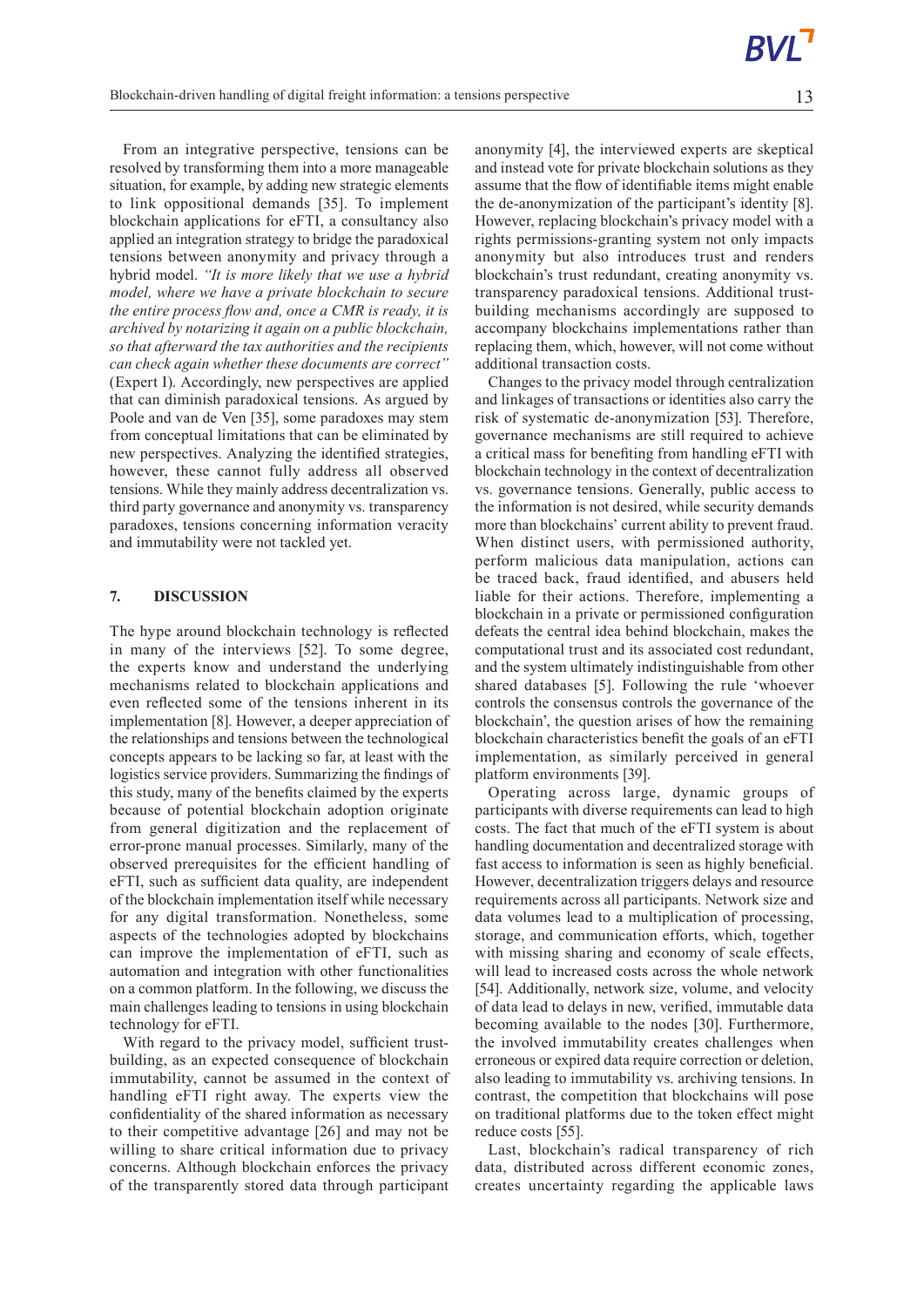and regulations. Restrictions rooted in firms' need to protect confidential data limit the willingness of companies to share their data. Legal, regulatory, and policy restrictions of the global territories relevant to companies participating in blockchain restrict data availability [20]. Consequently, liability challenges might arise for data owners, systems providers, and data recipients [56]. In the case of the eFTI, as for most system development initiatives, a specific set of business requirements should form the basis of selecting an appropriate set of technologies, rather than investigating how blockchains can be applied to address the business challenge. This is even more relevant when considering the scarceness of blockchain knowledge and the apparent incompatibilities between eFTI requirements and blockchain characteristics.

# **8. CONCLUSION AND FUTURE RESEARCH PERSPECTIVES**

Concluding the present study on paradoxical tensions in applying blockchain technology, it can be predicted that blockchain's disruptive privacy and governance model will not come to fruition for handling eFTI, at least in the near future. Our analysis also reveals that the automation of several functionalities on a platform is the feature of blockchain with the most significant potential to create change in handling digital freight information. Nonetheless, the present tensions between the decentralization of data and automation opportunities of blockchain applications, as well as the perceived privacy concerns of the users, challenge its application. Although concrete strategies to manage these tensions were found, it is first necessary that the privacy model is advanced to overcome specific transparency challenges as well as to increase the overall operational performance. Specifically, perceived challenges in sharing sensible information can be addressed by separation and differentiation as well as integration strategies to manage digital transformations with blockchain technology. In this vein, our research makes several contributions to the literature. The study particularly moves away from the traditional win-win and trade-off perspectives applied in logistics research [9,10] by answering the calls for empirical studies on tensions [8]. In addition, our empirical study is among the first to study responses to inherent tensions in logistics and supply chain research [57] and transferring the observed paradoxical tensions in blockchain implementations into the specific context of handling eFTI.

While providing an opportunity to empirically advance our understanding of how blockchain technology facilitates the implementation of electronic freight documents in the logistics industry, the applied research design is not without limitations. Aiming to complete the picture of how tensions and paradoxes arise for logistics service providers in applying this technology, the interviews might have been biased by the personal expectations and desires of the interviewees. Another limitation lies within the sample size, allowing only a theoretical generalization of the findings. Accordingly, future research can build on the specific insights generated in this qualitativeexplorative study and test the empirical results with survey research. Besides applying quantitative research, engaged methods such as action research have the potential to both refine and extend the present study's insights to examine the tensions inherent in digital transformations with blockchain technology more closely.

# **ACKNOWLEDGEMENTS**

The authors would like to express their sincere gratitude to Kolja Mischok from KRAVAG-Logistic Versicherungs-AG as well as Roy Kühnast from Logistik Initiative Schleswig-Holstein for supporting the study.

# **REFERENCES**

- 1. Traffic Forum (2020) Digitalisierungstreiber nutzen, e-Frachtbrief auch in Deutschland endlich umsetzen. https://www.verkehrsforum. de/de/presse/pressemitteilungen/2020-07-09 digitalisierungstreiber-nutzen-e-frachtbriefauch-deutschland-endlich-umsetzen.
- 2. BGL (2019) BGL startet Feldversuch zur Einführung digitaler Frachtdokumente. https:// www.bgl-ev.de/web/medien/presse/article\_ archiv.htm&news=3349&year=2019.
- 3. TransFollow (2019) TransFollow. www. transfollow.org.
- 4. Dutta P, Choi TM, Somani S, Butala R (2020) Blockchain technology in supply chain operations: Applications, challenges and research opportunities. Transportation Research Part E: Logistics and Transportation Review 142:102067.
- 5. Garrard R, Fielke S (2020) Blockchain for trustworthy provenances: A case study in the Australian aquaculture industry. Technology in Society 62:101298.
- 6. Pournader M, Shi Y, Seuring S, Koh SL (2020) Blockchain applications in supply chains, transport and logistics: a systematic review of the literature. International Journal of Production Research 58(7):2063-2081.
- 7. Saberi S, Kouhizadeh M, Sarkis J, Shen L (2019) Blockchain technology and its relationships to sustainable supply chain management. International Journal of Production Research 57(7):2117-2135.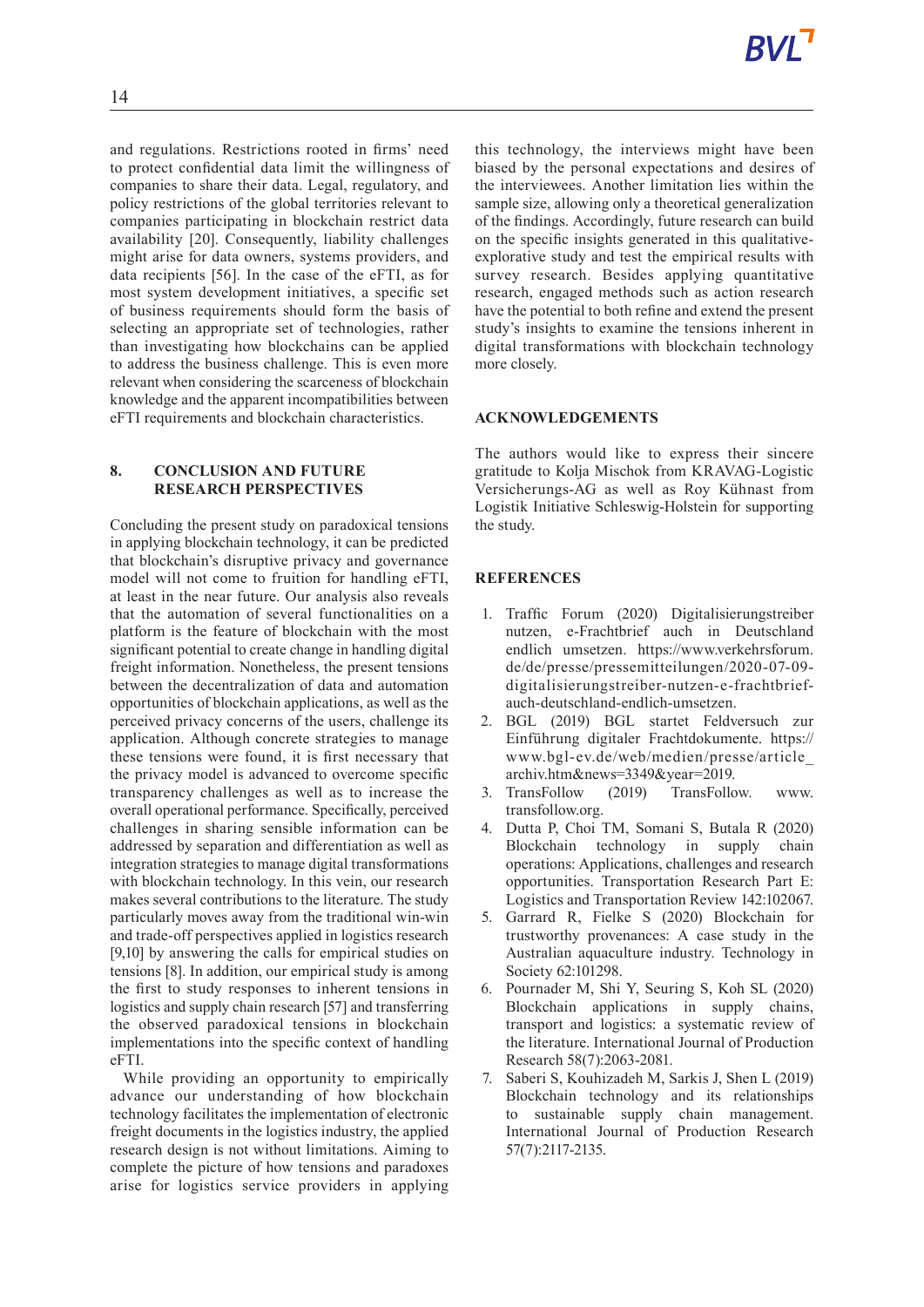- 8. Sternberg HS, Hofmann E, Roeck D (2020) The Struggle is Real: Insights from a Supply Chain Blockchain Case. Journal of Business Logistics.
- 9. Hahn T, Pinkse J, Preuss L, Figge F (2015) Tensions in corporate sustainability: Towards an integrative framework. Journal of Business Ethics 127(2):297-316.
- 10. Van der Byl CA, Slawinski N (2015) Embracing tensions in corporate sustainability: A review of research from win-wins and trade-offs to paradoxes and beyond. Organization & Environment 28(1):54-79.
- 11. Smith WK, Lewis MW (2011) Toward a theory of paradox: A dynamic equilibrium model of organizing. Academy of Management Review 36(2):381-403.
- 12. Graetz F, Smith AC (2009) Duality theory and organizing forms in change management. Journal of Change Management 9(1):9-25.
- 13. Slawinski N, Bansal P (2012) A matter of time: The temporal perspectives of organizational responses to climate change. Organization Studies 33(11):1537-1563.
- 14. Riege AM (2003) Validity and reliability tests in case study research: a literature review with 'handson' applications for each research phase. Qualitative Market Research: An International Journal 6(2):75-86.
- 15. Choi T.M., 2019. Blockchain-technologysupported platforms for diamond authentication and certification in luxury supply chains. Transportation Research Part E: Logistics and Transportation Review 128, 17-29.
- 16. Kühn O, Jacob A, Schüller M (2019) Blockchain adoption at German logistics service providers. In Artificial Intelligence and Digital Transformation in Supply Chain Management: Innovative Approaches for Supply Chains. Proceedings of the Hamburg International Conference of Logistics (HICL) 27:387-411.
- 17.Gruchmann T, Pratt N, Eiten J, Melkonyan A (2020) 4PL Digital Business Models in Sea Freight Logistics: The Case of FreightHub. Logistics  $4(2)$ :10.
- 18. Cheung KF, Bell MG, Bhattacharjya J (2021) Cybersecurity in logistics and supply chain management: An overview and future research directions. Transportation Research Part E: Logistics and Transportation Review 146:102217.
- 19. Cole R, Stevenson M, Aitken J (2019) Blockchain technology: implications for operations and supply chain management. Supply Chain Management: An International Journal 24(4):469-483.
- 20. Takahashi K (2016) Blockchain technology and electronic bills of lading. The Journal of International Maritime Law 22:202-211.
- 21. Blockshipping (2019) Global Shared Container Platform. https://www.blockshipping.io/media.
- 22. TradeLens (2019) Whitepaper. https://www.ibm. com/downloads/cas/1ZVRWXPG.
- 23. Drescher D (2017) Blockchain basics 276. Apress. Berkeley, CA.
- 24. Huang J, Li S, Thürer M (2019) On the use of blockchain in industrial product service systems: A critical review and analysis. Procedia CIRP 83:552-556.
- 25. Nakamoto S (2008) Bitcoin: A Peer-to-Peer Electronic Cash System.
- 26. Zheng Z, Xie S, Dai H, Chen X, Wang H (2017) An Overview of Blockchain Technology: Architecture, Consensus, and Future Trends. IEEE International Congress on Big Data. Honolulu, Hawaii, USA.
- 27. Xu X, Weber I, Staples M, Zhu L, Bosch J, Bass L, Pautasso C, Rimba P (2017) A taxonomy of blockchain-based systems for architecture design. IEEE International Conference on Software Architecture (ICSA). IEEE:243-252.
- 28. Cachin C, Vukolić M (2017) Blockchain consensus protocols in the wild. arXiv preprint arXiv:1707.01873.
- 29. Scully P, Hobig M (2019) Exploring the impact of blockchain on digitized Supply Chain flows: A literature review. In Proceeding of the Sixth International Conference on Software Defined Systems (SDS). Rome, Italy.
- 30. Sompolinsky Y, Zohar A (2013) Accelerating bitcoin's transaction processing. In Fast Money Grows on Trees, Not Chains.
- 31. Wang Y, Han JH, Beynon-Davies P (2019) Understanding blockchain technology for future supply chains: a systematic literature review and research agenda. Supply Chain Management: An International Journal 24 (1):62-84.
- 32. Sankar LS, Sindhu M, Sethumadhavan M (2017). Survey of consensus protocols on blockchain applications. 4th International Conference on Advanced Computing and Communication Systems (ICACCS). IEEE:1-5.
- 33. Savelyev A (2017) Contract law 2.0: 'Smart' contracts as the beginning of the end of classic contract law. Information & Communications Technology Law 26(2):116-134.
- 34. Wang S, Yuan Y, Wang X, Li J, Qin R, Wang FY (2018) An overview of smart contract: architecture, applications, and future trends. IEEE Intelligent Vehicles Symposium (IV). IEEE:108-113.
- 35. Poole MS, Van de Ven AH (1989) Using paradox to build management and organization theories. Academy of Management Review 14(4):562-578.
- 36. Smith WK, Besharov ML, Wessels AK, Chertok M (2012) A paradoxical leadership model for social entrepreneurs: Challenges, leadership skills, and pedagogical tools for managing social and commercial demands. Academy of